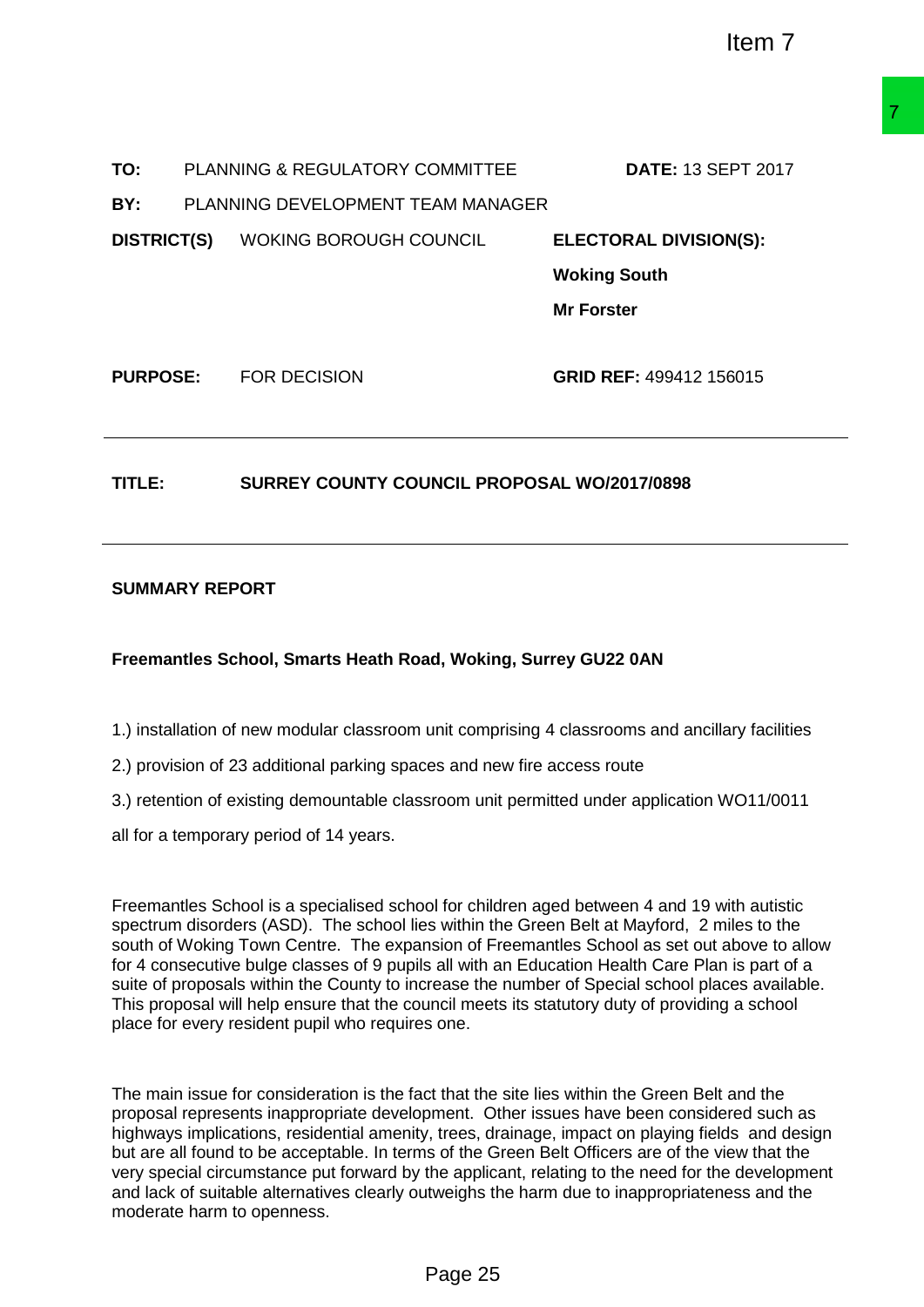Other impacts in respect of amenity, highways, landscaping and drainage can be suitably mitigated by the imposition of planning conditions.

All replies from consultees have raised no objection and though there have been five letters of objection from local residents officers do not consider that these raise any issues which would constitute grounds to reject the scheme. Their impacts in respect of amenity, highways, land<br>miligated by the imposition of planning conditions.<br>All replies from consultees have raised no objection<br>colpiciton from local rosidents officers do not consider<br>consider

**The recommendation is to Permit subject to conditions**

**APPLICATION DETAILS**

*Applicant*

SCC Property

*Date application valid*

25 July 2017

*Period for Determination*

19 September 2017

*Amending Documents*

None

## **SUMMARY OF PLANNING ISSUES**

This section identifies and summarises the main planning issues in the report. The full text should be considered before the meeting.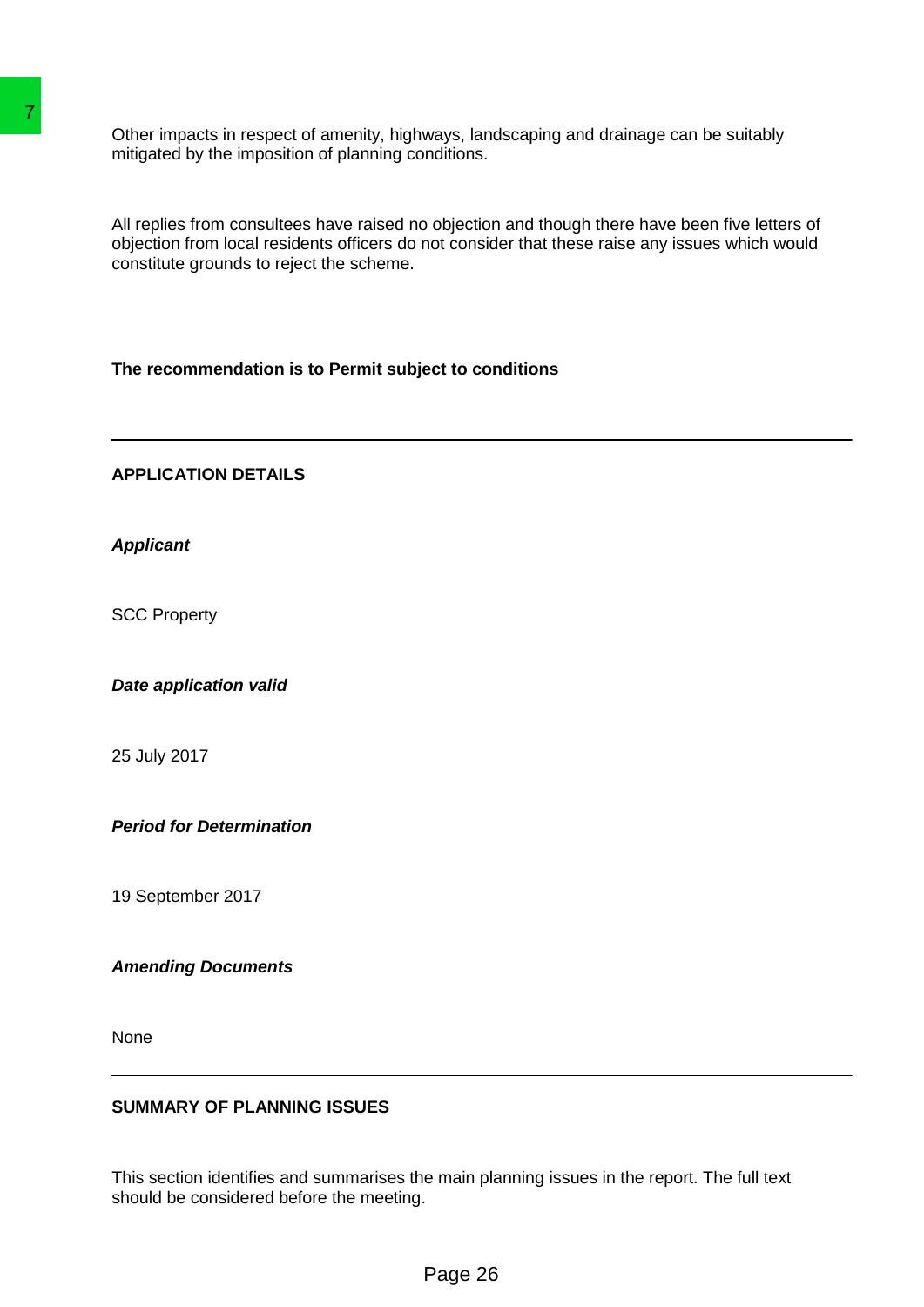|                                                                       | Is this aspect of the proposal in<br>accordance with the development<br>plan? | Paragraphs in the report where this<br>has been discussed |
|-----------------------------------------------------------------------|-------------------------------------------------------------------------------|-----------------------------------------------------------|
| <b>VISUAL</b><br><b>DESIGN</b><br><b>AND</b><br><b>AMENITY</b>        | Yes                                                                           | $16 - 18$                                                 |
| <b>IMPACT ON RESIDENTIAL</b><br><b>AMENITY</b>                        | Yes                                                                           | $19 - 22$                                                 |
| <b>DEVELOPMENT ON</b><br><b>EXISTING PLAYING FIELD</b><br><b>LAND</b> | Yes                                                                           |                                                           |
|                                                                       |                                                                               | $23 - 25$                                                 |
| <b>TREES AND</b><br><b>LANDSCAPING</b>                                | Yes                                                                           | $26 - 29$                                                 |
| <b>FLOODING AND</b><br><b>SUSTAINABLE DRAINAGE</b>                    | Yes                                                                           | $30 - 33$                                                 |
| <b>HIGHWAYS IMPLICATIONS</b>                                          | Yes                                                                           | $34 - 36$                                                 |
| <b>GREEN BELT</b>                                                     | No                                                                            | $37 - 58$                                                 |
| <b>LLUSTRATIVE MATERIAL</b><br>Site Plan                              |                                                                               |                                                           |
| <b>Aerial Photographs</b>                                             |                                                                               |                                                           |
| <b>BACKGROUND</b>                                                     |                                                                               |                                                           |
|                                                                       | Page 27                                                                       |                                                           |

**Site Plan**

**Aerial Photographs**

**BACKGROUND**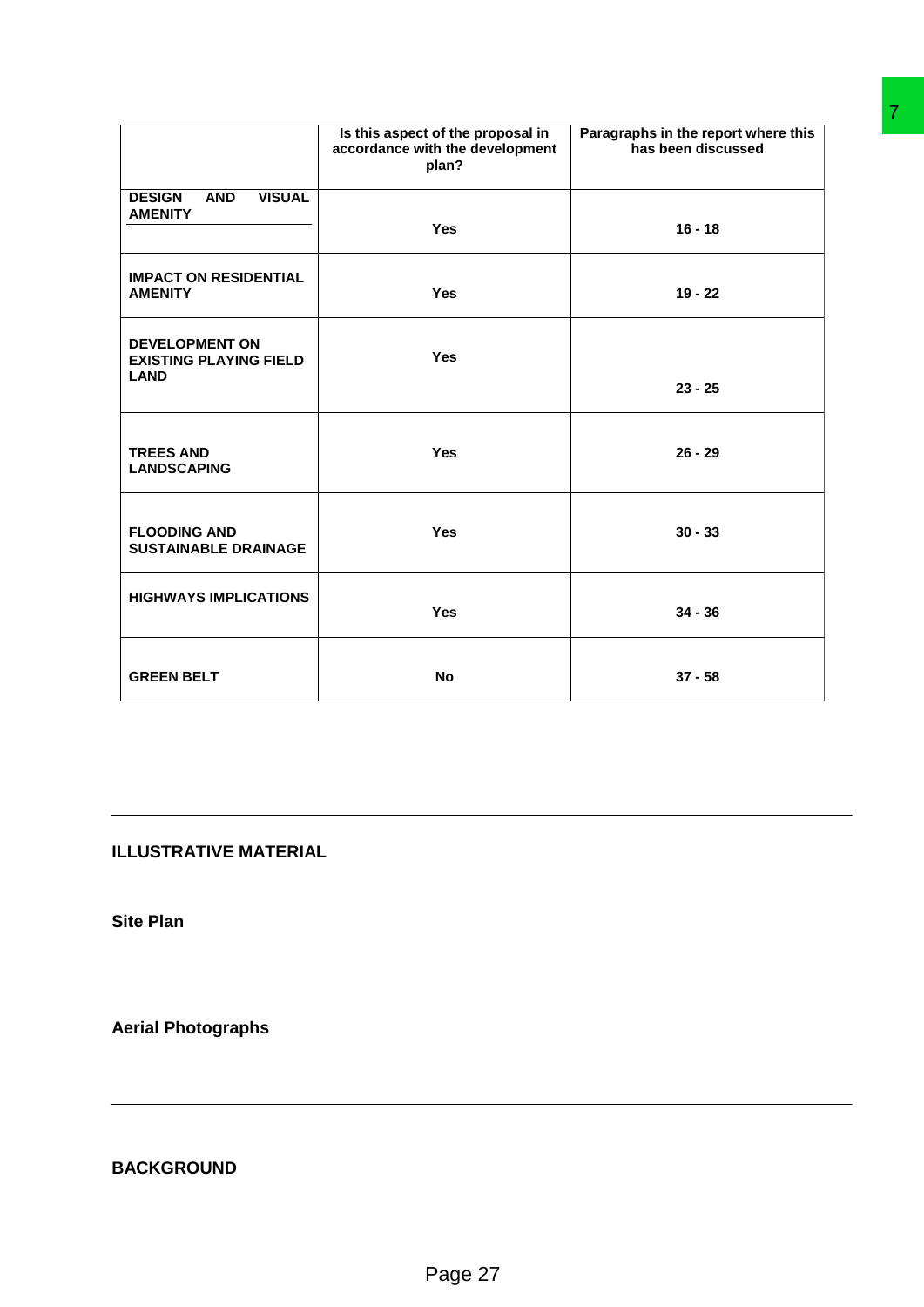#### *Site Description*

- 1 Freemantles School is a specialised school for children aged between 4 and 19 with autistic spectrum disorders (ASD). The school lies within the Green Belt at Mayford, 2 miles to the south of Woking Town Centre. The application site lies to the south of the existing school buildings on an open area of land. The majority of the school buildings are single storey with some two storey elements. The buildings are constructed of facing brickwork and render with aluminium roof. To the south of the school buildings are playing fields, to the north an access road and beyond that are six residential properties fronting Smarts Heath Road/Mayford Green the B380. These properties share the use of the access road for rear access, including access to garages. The A320 Woking to Guildford Road lies to the east. The Freemanties School is a specialised school<br>
autistic spectrum disorders (ASD). The schi<br>
meles to the south of Woking Town Centre.<br>
series the south of Woking Town Centre.<br>
are single store buttown at once the protocol
	- 2 Mayford Village lies beyond the immediate environs of the application site on the north side of the B380. To the south is the Hoe Stream, sections of which are designated as a Site of Nature Conservation Importance. The very southern part of the school site is in an area subject to flooding from the Hoe Stream. Open countryside extends away to the south, south east and west while to the northeast lies the edge of the built up area leading in to Woking Town Centre.

## *Planning History*

- 3 **WO/04/1100** Erection of a special needs school Permitted February 2006
- 4 **WO11/0011** Erection of a single storey modular building to provide classrooms, store rooms, group meeting rooms and WCs. Permitted 30<sup>th</sup> March 2011 for 5 years (expired 30<sup>th</sup> March 2016)

## **THE PROPOSAL**

- 5 Planning permission is being sought for a temporary period of 14 years for the following:
	- A new 4 classroom modular building on the site to the south of the existing school buildings. This would be single storey under a flat roof to a height of 3.5m. It would be 25m wide by 17m deep and would be clad with colourcoat plastisol sheet colour buttermilk under a steel roof. This building is currently being used as temporary accommodation at Danetree school and would be relocated to this site.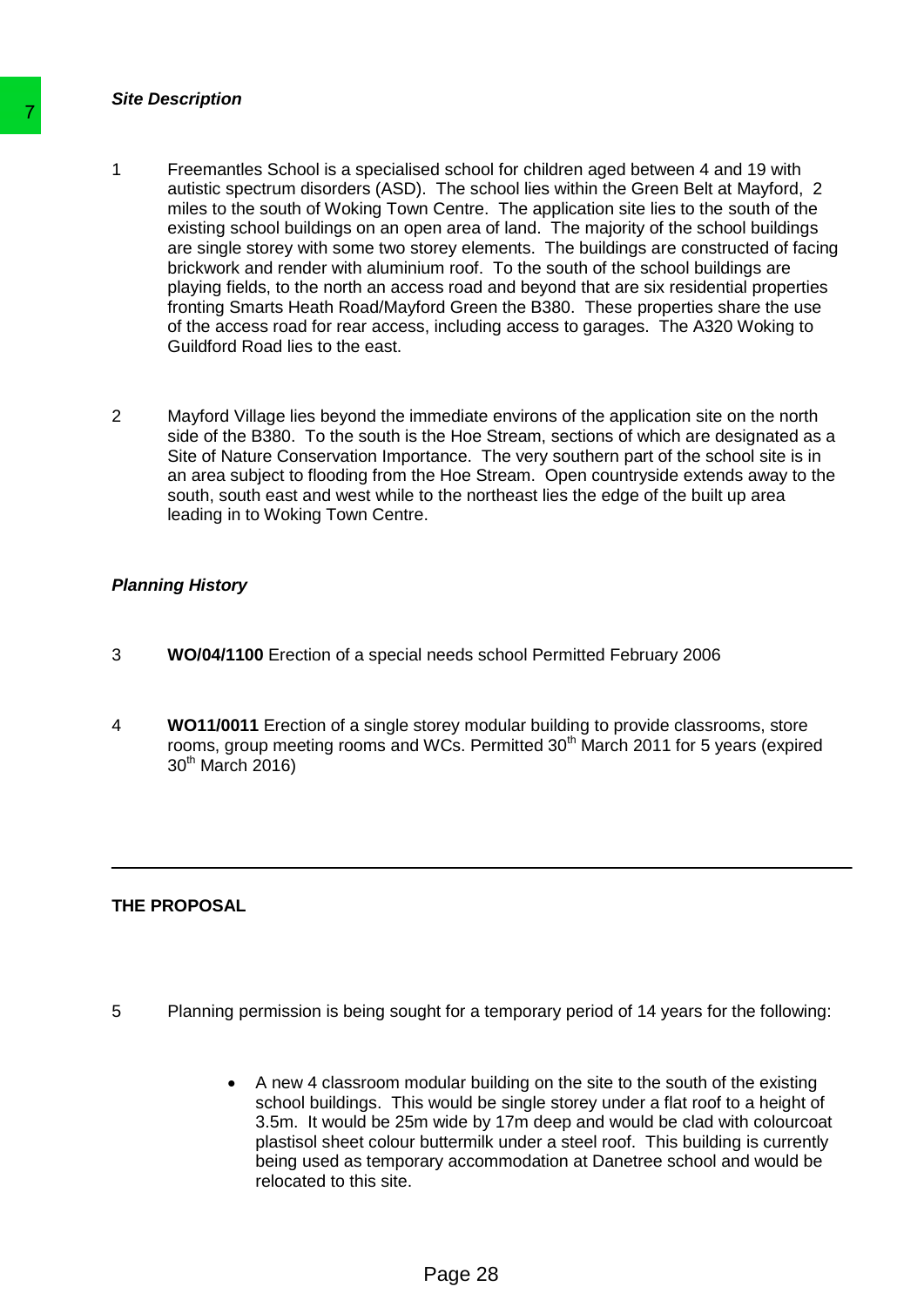- Retention of an existing modular on the site which was granted planning permission under reference WO11/0011 for a temporary period which expired on 30<sup>th</sup> March 2016. This building is located to the south east of the site and measures 23.3m by 9.8m and has a height of 3.5m.
- A new fire brigade access route within the site to provide emergency access to the proposed new building. This is required to meet the building Regulations. The access route shown on the plans follows the line of an existing track and will be upgraded using interlocking grass mats
- New parking areas in three locations to provide a net additional 23 spaces for new staff and emergency use (two spaces will be removed so although there are 25 proposed spaces the net increase is only 23). 10 spaces would be provided within an existing parking area next to the Mayford Centre to the west of the school and a further 15 spaces would be provide in two locations at the end of the access road which runs to the north of the school (known as Chalk Lane)

## **CONSULTATIONS AND PUBLICITY**

|                                                                                                                                                                                                                                                                                                                 | permission under reference WO11/0011 for a temporary period which<br>site and measures 23.3m by 9.8m and has a height of 3.5m. | on or an oxiomig modular on the oller which was granted planning<br>expired on 30 <sup>th</sup> March 2016. This building is located to the south east of the                                                                                                                                                                                                                                                                                                                         |  |  |  |  |
|-----------------------------------------------------------------------------------------------------------------------------------------------------------------------------------------------------------------------------------------------------------------------------------------------------------------|--------------------------------------------------------------------------------------------------------------------------------|---------------------------------------------------------------------------------------------------------------------------------------------------------------------------------------------------------------------------------------------------------------------------------------------------------------------------------------------------------------------------------------------------------------------------------------------------------------------------------------|--|--|--|--|
| A new fire brigade access route within the site to provide emergency access<br>$\bullet$<br>to the proposed new building. This is required to meet the building<br>Regulations. The access route shown on the plans follows the line of an<br>existing track and will be upgraded using interlocking grass mats |                                                                                                                                |                                                                                                                                                                                                                                                                                                                                                                                                                                                                                       |  |  |  |  |
|                                                                                                                                                                                                                                                                                                                 | Chalk Lane)                                                                                                                    | New parking areas in three locations to provide a net additional 23 spaces for<br>new staff and emergency use (two spaces will be removed so although there<br>are 25 proposed spaces the net increase is only 23). 10 spaces would be<br>provided within an existing parking area next to the Mayford Centre to the<br>west of the school and a further 15 spaces would be provide in two locations<br>at the end of the access road which runs to the north of the school (known as |  |  |  |  |
|                                                                                                                                                                                                                                                                                                                 |                                                                                                                                |                                                                                                                                                                                                                                                                                                                                                                                                                                                                                       |  |  |  |  |
|                                                                                                                                                                                                                                                                                                                 |                                                                                                                                |                                                                                                                                                                                                                                                                                                                                                                                                                                                                                       |  |  |  |  |
|                                                                                                                                                                                                                                                                                                                 |                                                                                                                                |                                                                                                                                                                                                                                                                                                                                                                                                                                                                                       |  |  |  |  |
|                                                                                                                                                                                                                                                                                                                 |                                                                                                                                |                                                                                                                                                                                                                                                                                                                                                                                                                                                                                       |  |  |  |  |
| <b>CONSULTATIONS AND PUBLICITY</b>                                                                                                                                                                                                                                                                              |                                                                                                                                |                                                                                                                                                                                                                                                                                                                                                                                                                                                                                       |  |  |  |  |
| 6                                                                                                                                                                                                                                                                                                               | <b>Woking Borough Council</b>                                                                                                  | <b>Comments awaited</b>                                                                                                                                                                                                                                                                                                                                                                                                                                                               |  |  |  |  |
| 7                                                                                                                                                                                                                                                                                                               | Arboriculturalist                                                                                                              | <b>Comments awaited</b>                                                                                                                                                                                                                                                                                                                                                                                                                                                               |  |  |  |  |
| 8                                                                                                                                                                                                                                                                                                               | <b>SuDS &amp; Consenting Team</b>                                                                                              | Requested additional                                                                                                                                                                                                                                                                                                                                                                                                                                                                  |  |  |  |  |
|                                                                                                                                                                                                                                                                                                                 |                                                                                                                                | information                                                                                                                                                                                                                                                                                                                                                                                                                                                                           |  |  |  |  |
| 9                                                                                                                                                                                                                                                                                                               | <b>Transportation Development Planning</b>                                                                                     | No objection subject to                                                                                                                                                                                                                                                                                                                                                                                                                                                               |  |  |  |  |
|                                                                                                                                                                                                                                                                                                                 |                                                                                                                                | conditions requiring<br>compliance with the CTMP<br>and parking spaces provided                                                                                                                                                                                                                                                                                                                                                                                                       |  |  |  |  |
|                                                                                                                                                                                                                                                                                                                 |                                                                                                                                |                                                                                                                                                                                                                                                                                                                                                                                                                                                                                       |  |  |  |  |
| 10                                                                                                                                                                                                                                                                                                              | Sport England                                                                                                                  | No objection as the new<br>Modular does not impact on                                                                                                                                                                                                                                                                                                                                                                                                                                 |  |  |  |  |
|                                                                                                                                                                                                                                                                                                                 |                                                                                                                                | the school playing field                                                                                                                                                                                                                                                                                                                                                                                                                                                              |  |  |  |  |
|                                                                                                                                                                                                                                                                                                                 | Page 29                                                                                                                        |                                                                                                                                                                                                                                                                                                                                                                                                                                                                                       |  |  |  |  |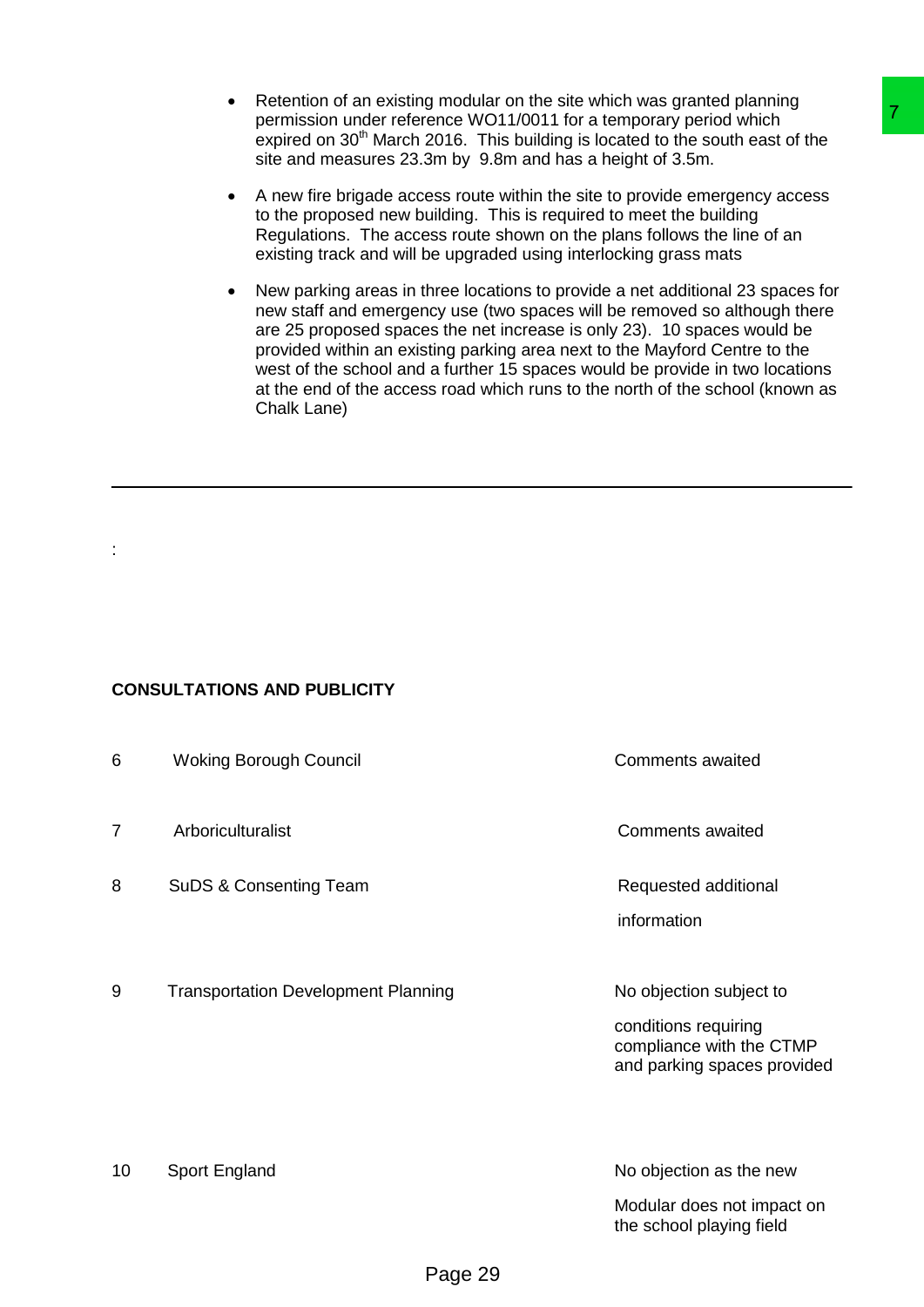## *Parish/Town Council and Amenity Groups*

11 Mayford Village Society **Comments awaited** Comments awaited

### *Summary of publicity undertaken and key issues raised by public*

- 12 The application was publicised by the posting of two site notices and an advert was placed in the local newspaper*.* A total of 109 owner/occupiers of neighbouring properties were directly notified by letter. 5 letters have been received as a result of this publicity these raise the following objections:
- a. The existing school on this site was given special permission by the Secretary of State with strict limits on capacity and this proposal disregards that previous permission (Officer comment: The original application for this school was 'called in' by the Secretary of State and considered at a Public Inquiry after which it was permitted (decision notice dated 13<sup>th</sup> February 2006). There are no conditions on that permission which would prevent the submission of further applications for the expansion of this school) **Parish/Town Council and Amenity Groups**<br>
11 Mayford Village Society<br>
Summary of publicity undertaken and key issue<br>
12 The application was publicised by the positive and in the local newspaper. A total of 103<br>
12 The appl
	- b. The proposal is contrary to Green Belt Policy as it represents a disproportionate addition to the school
	- c. The proposal will harm the appearance of the Green Belt
	- d. Trees have been removed from the site in preparation
	- e. There is spare parking capacity at the Mayford Centre which is run by Surrey County Council so there is no need for more
	- f. The single lane track to the rear of dwellings in Smarts Heath Road (known as Chalk Lane) is already used for parking by the school but is not fit for purpose (or an increase in vehicles) as it is narrow with potholes and the vegetation is not maintained and trimmed back
	- g. As the access road is so narrow passing vehicles often have to reverse which is unsafe
	- h. The school itself recently objected to a planning application for 2/3 additional vehicles in this lane stating that additional traffic would be inappropriate along this road – now they are proposing exactly the same themselves
	- i. There is other land within the school site which could be used for parking
	- j. There is already too much development in Mayford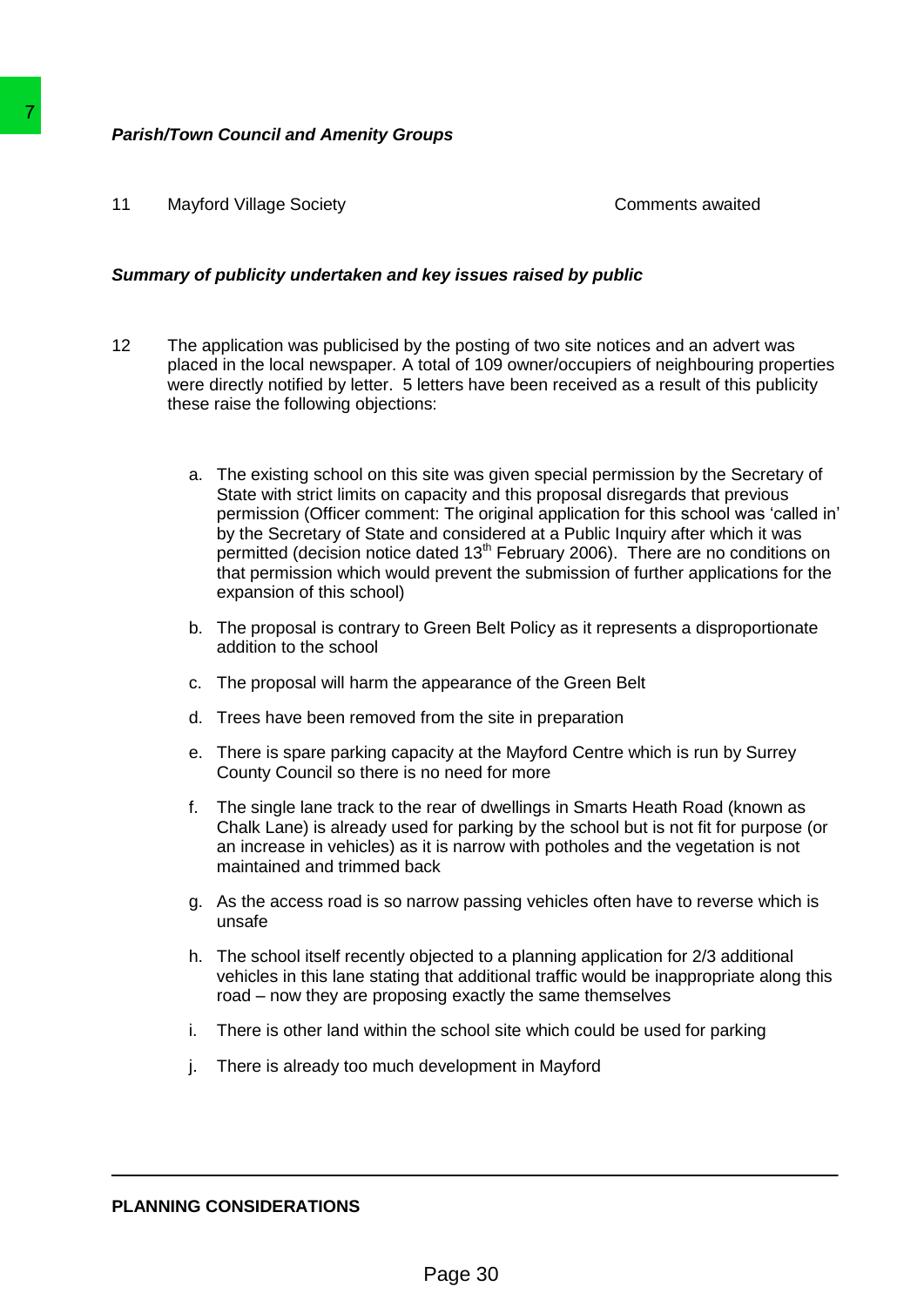### **Introduction**

- 13 The guidance on the determination of planning applications contained in the Preamble/Agenda frontsheet is expressly incorporated into this report and must be read in conjunction with the following paragraphs.
- 14 In this case the statutory development plan for consideration of the application consists of the Woking Core Strategy 2012 and the Development Management Policies Development Plan Document 2016
- 15 In considering this application the acceptability of the proposed development will be assessed against relevant development plan policies and material considerations. In this case the main planning considerations are discussed in detail in the following paragraphs of the report.

#### **DESIGN AND VISUAL AMENITY**

#### **Woking Borough Core Strategy October 2012**

Policy CS21 Design

Policy CS22 Sustainable Construction

#### **Development Management Policies Development Plan Document 2016**

Policy DM21 Educational Facilities

- 16 Core Strategy Policy CS21 states that proposals for new development should create buildings and places that are attractive with their own distinct identity; make a positive contribution to the street scene and the character of the area; and pay due regard to the scale, height, proportions, building lines, layout, materials and other characteristics of adjoining buildings and land. Policy DM21 states, inter alia, that expansion of existing education facilities will be permitted where it does not give rise to significant adverse impacts on the environment. The planning applications contained in the<br>pressly incorporated into this report and must be read<br>pragraphs.<br>
The proposition of the application consists<br>
and the Development Management Policies<br>
B<br>
acceptability of the pr
- 17 In this case the proposed temporary buildings are of modular construction but they would be located well within the school site and at the rear of the existing school buildings such that they would not be prominent from outside of the school site. The proposed buildings have a very shallow (almost flat) roof but the existing school buildings have flat roofs and it is considered that the proposed building does pay due regard to the characteristics of the existing school and will not look out of place on this site.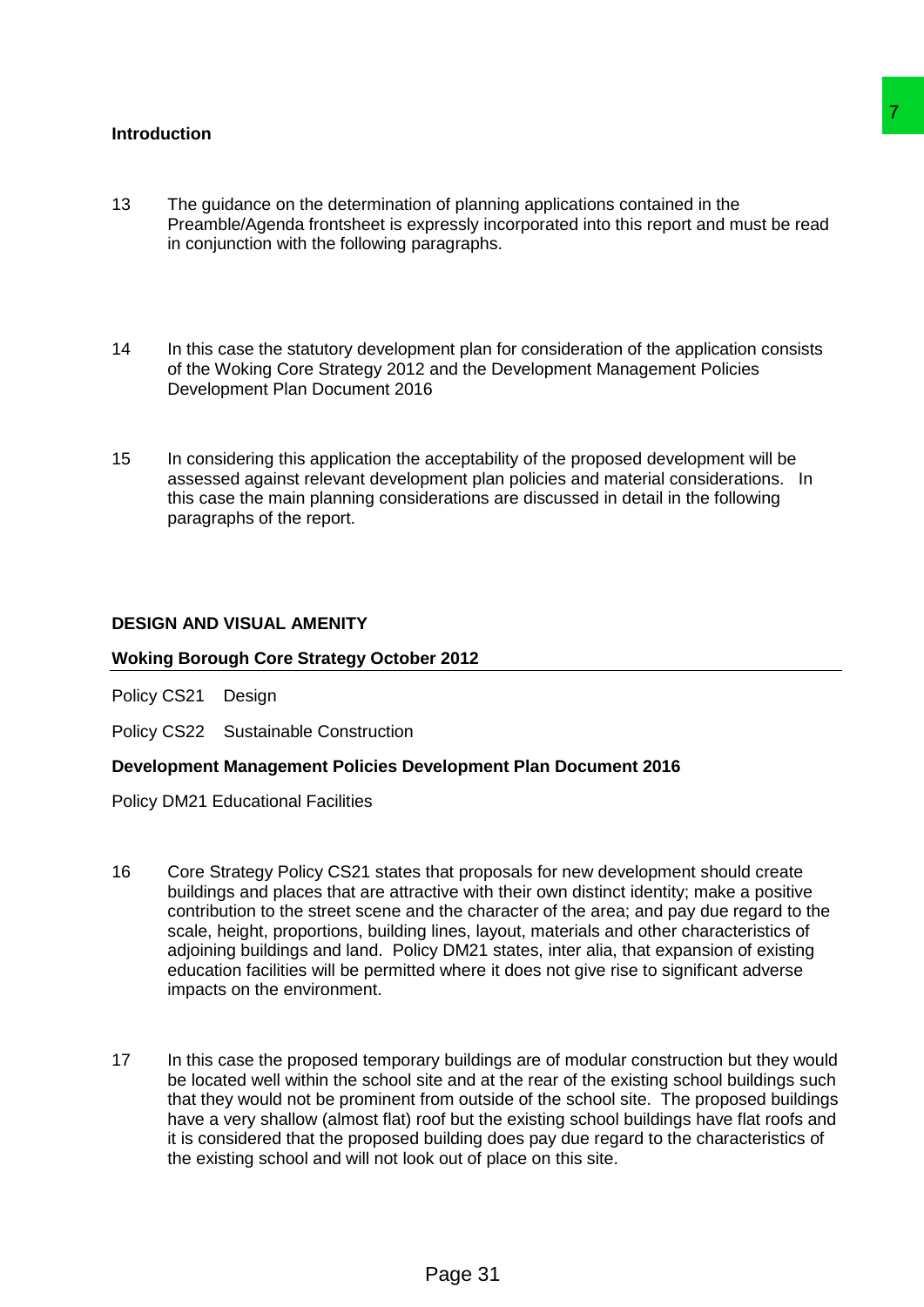18 It is therefore considered that the proposal accords with development plan policy and is acceptable in this regard.

#### **IMPACT ON RESIDENTIAL AMENITY Woking Core Strategy October 2012**  Policy CS21 – Design **Development Management Policies Development Plan Document 2016**

Policy DM21 Educational facilities

- 19 Core Strategy Policy CS21 requires new development to achieve a satisfactory relationship to adjoining properties avoiding significant harmful impacts in terms of loss of privacy, daylight or sunlight or an overbearing effect due to bulk, proximity or outlook and states, inter alia, that expansion of existing education facilities will be permitted where it does not give rise to significant adverse impacts on the environment, residential character and amenity.
- 20 The proposed new buildings themselves are a significant distance from the nearest residential dwellings which are located to the north of the school site. Given their height and location there is no impact arising from these on residential dwellings.
- 21 The proposal also includes the provision of additional parking spaces some of which are located at the end of a shared access with residential dwellings to the north of the school site. The majority of the new spaces (15 in total) will be located close to the rear boundary of properties known as 9 and 10 School Cottages. Objections have been raised by residents living within School Cottages to the proposed additional car parking in this location (summarised in paragraph 12 above). The grounds of objection relate to inconvenience given that the road is single width (which means vehicles sometimes have to give way to each other) as opposed to the proposal giving rise to impact in respect of noise disturbance. The comments of the neighbouring residents are noted. Officers are of the view that the provision of the additional parking in this location for the use of staff and visitors to this school, given the number of spaces proposed and the nature of its use, which would be limited to school hours, will not have any sustainable adverse impact on the neighbouring residential dwellings such as to render it unacceptable. acceptable in this regard.<br>
MPACT ON RESIDENTIAL AMENITY<br>
Weking Core Strategy October 2012<br>
Policy CS21 - Dasieny October 2012<br>
Policy CS21 - Dasieny October 2012<br>
Policy CS21 - Dasieny October 2012<br>
Policy CM21 Education
	- 22 Officers are of the view that the proposal therefore complies with Development Plan Policy and is acceptable in this regard.

# **DEVELOPMENT ON EXISTING PLAYING FIELD LAND Woking Core Strategy**

CS17 Open Space, Green Infrastructure, Sport and Recreation

## **Development Management Policies Development Plan Document 2016**

Policy DM21 Educational Facilities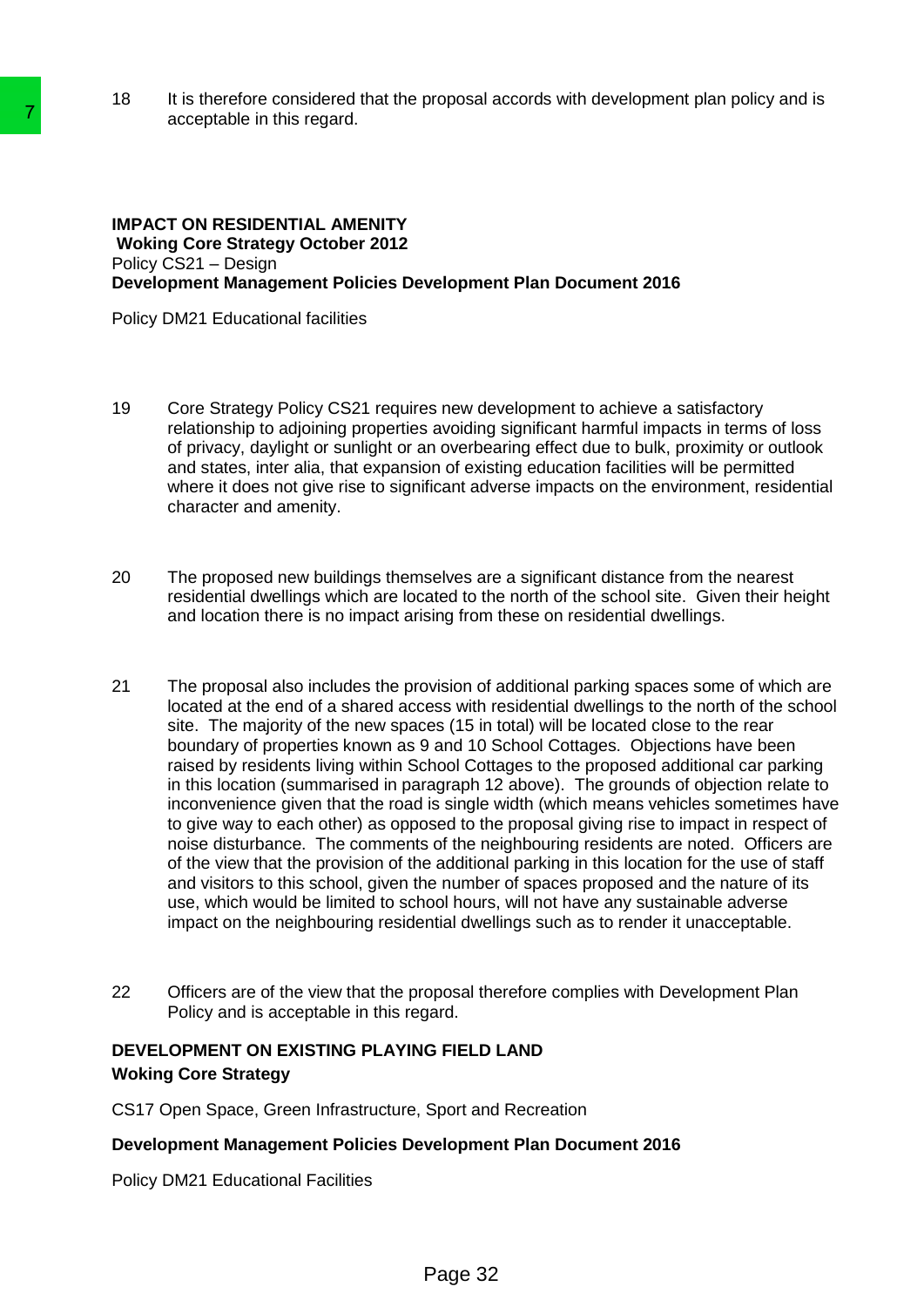- 23 Policy DM21 states, inter alia, that expansion of existing schools is acceptable *'where appropriate, adequate provision is made and/ or existing provision is retained for indoor and outdoor recreation, outdoor sports and amenity space, to meet the needs of the school'*. In this case the proposed new classroom building and fire brigade access would be located on part of the existing playing field land. The applicants have submitted information which demonstrates that this part of the site is not part of the formal playing pitch used by the school and there will be no impact arising on the existing playing pitch arrangement. They state that the land to the east of the playing pitches is well established for horticulture use and cannot therefore be used to extend the playing pitches and the land on which the classroom is positioned is not large enough to be utilised for any additional playing pitches. It is also not possible to join this area to any of the playing pitches as the horticulture area separates the two. made and/or exacting provision is retained for indoce<br>or and amend to some the media of the interest and amend for the media of the<br>order and amendy space, to meet the needs of the<br>new classes would<br>laying field land. The
- 24 Officers are of the view following a site inspection that the case presented by the applicants in regards to the impact on the existing playing pitches is accurate and that the proposed building is located on part of the site which could not effectively be utilised for a playing pitch. Sport England has been consulted on the application and agree that the proposal does not impact on the school playing field. Sport England has therefore advised that they have no objection to the proposal.
- 25 Given the above officers are of the view that the proposal accords with Development Plan policies in this regard and is acceptable.

## **TREES AND LANDSCAPING**

## **Woking Core Strategy October 2012**

Policy CS21 - Design

CS24 – Woking's Landscape and Townscape

## **Development Management Policies Development Plan Document 2016**

- DM2 Trees and Landscaping
- 26 Core Strategy Policy CS21 states that development proposals should incorporate landscaping to enhance the setting of development including the retention of any trees of amenity value, and other significant landscape features. Policy CS24 states that all development proposals will provide a positive benefit in terms of landscape and townscape character and, inter alia, will protect and encourage the planting of new trees. Policy DM2 of the Development Management Document requires landscape proposals for new developments which retain existing trees where practicable and include the planting of new trees and other planting.
- 27 The applicants have submitted an Aboricultural Impact Assessment and a Method Statement with this application. The Impact Assessment states that a total of 11 individual trees and 6 groups of trees were surveyed as part of the assessment as they are situated near to the proposed developments. Of those trees surveyed 3 individual trees and 2 small groups of trees will be required to be removed to facilitate the development, as well as possibly a further Leyland cypress tree forming part of a group (G6). These are all category B and C trees. The trees lie in the following locations:
	- Two silver birch trees (T4 and T5) and a small group of lime and birch trees (G2) will be removed from the centre of the existing parking area to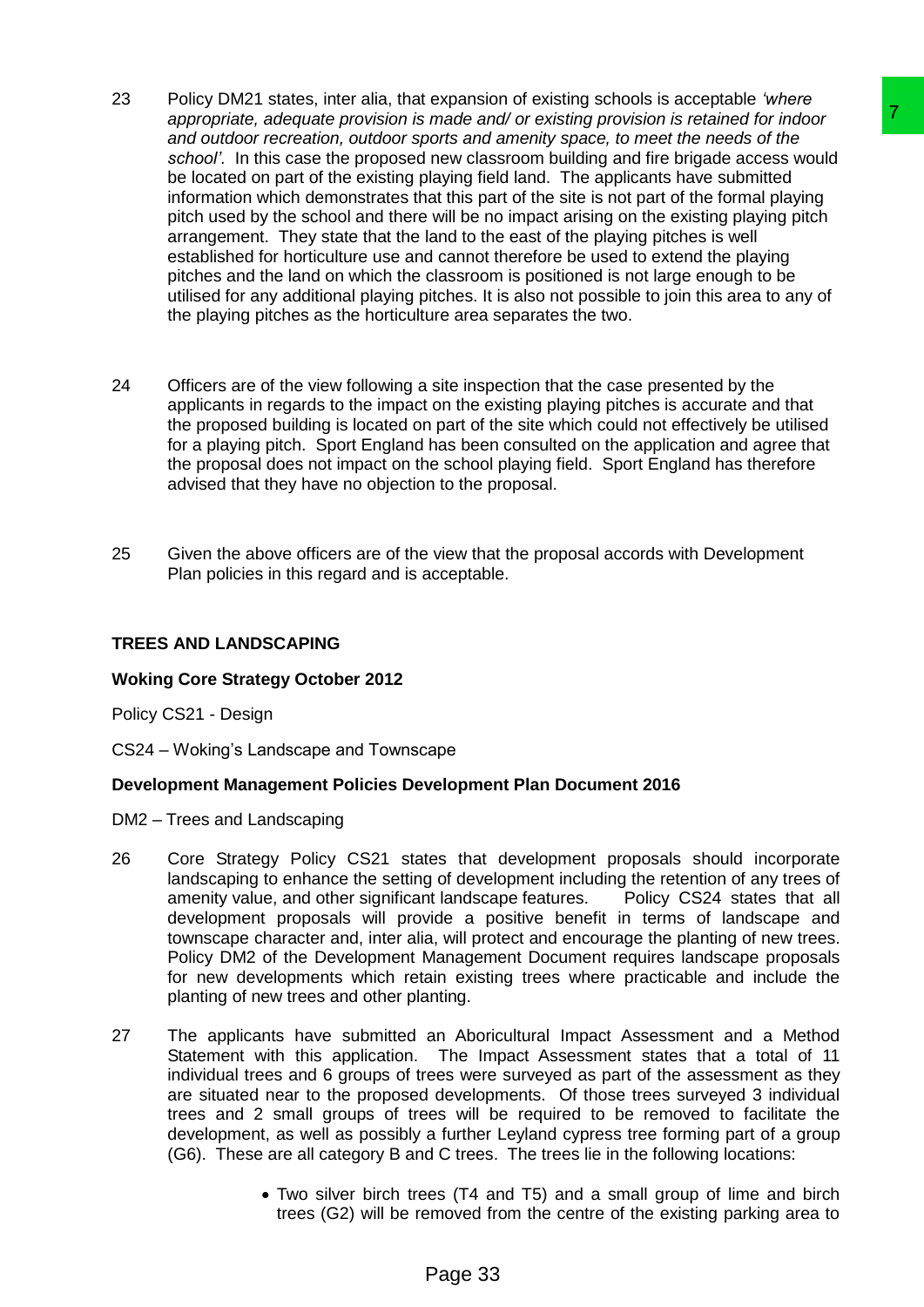the west of the site near the Maybury Centre. These will facilitate the provision of extra parking spaces in this location.

- A group of horse chestnut trees (G5) and an ash tree (T9) will be removed near the site of the proposed new classroom block
- One Leyland Cypress tree on the end of a group (G6) may need to be removed to facilitate the additional car parking spaces to the east of the site at the end of Chalk Lane
- 28 In terms of the impact that the loss of these trees will have on the local area the loss is spread across a wide site area and therefore the impact will be reduced. None of the trees which would be removed have any particular significant value in respect of amenity and though their loss is regrettable this has to be balanced against the need for the development. Furthermore the removal of the trees can be mitigated with additional tree planting as there is plenty of opportunity within this site to achieve this. The applicant has submitted a plan which shows the location and species of replacement tree planting on the site and includes a maintenance scheme for the proposed new trees. In addition there are other trees in the facility of the proposed development which will be retained but which will require protection during construction and the applicants have submitted a method statement which shows how these will be protected.
- 29 Officers are of the view that the tree removal in this case is acceptable and will not have any significant adverse impact on the local area subject to the replacement planting taking place and adequate measures being put into place during construction to ensure that there is no adverse impact on the remaining trees which can both be secured by conditions. Subject to appropriate conditions officers are of the view that the proposal accords with development plan policy in this regard, and is acceptable.

## **FLOODING AND SUSTAINABLE DRAINAGE**

## **Woking Core Strategy October 2012**

- CS9 Flooding and Water Management
- 30 Core Strategy policy CS9 requires that applicants for development should seek opportunities to reduce flood risk through the appropriate application of sustainable drainage systems (SuDS).
- 31 This site partially lies within Flood Zone 2 and therefore in accordance with Environment Agency standing advice the applicants have undertaken and submitted a Flood Risk Assessment for this application. This concludes that on the basis of the available information from the Environment Agency and Woking Borough Council, the area of development is not at risk of flooding from all modelled flood events up to and including the 1% AEP including an allowance for climate change, and the 0.1% AEP. Furthermore there are no formal defences in the area of the site, and the Hoe Stream is not tidally influenced*.* The area of development is not shown to be at risk from surface water flooding, although there are pockets of increased risk around the existing school building, where depths are likely to be less than 300mm. In addition though the proposed development has safe access and egress during an extreme flood event, as the site lies within an Environment Agency flood warning area the school can sign up to a free service which aims to provide advance flood warnings up to two hours prior to the onset of flooding within this area, which may directly or indirectly affect them. The provision of extra particle and the spacing space of the space of the smooth mean of the smooth mean the sind of the set of the state of the state of the state of the state of the state of the state of the state of th
	- 32 Given this context the Flood Risk assessment recommends that finished ground floor levels within the proposed new building are set no lower than 150mm above the local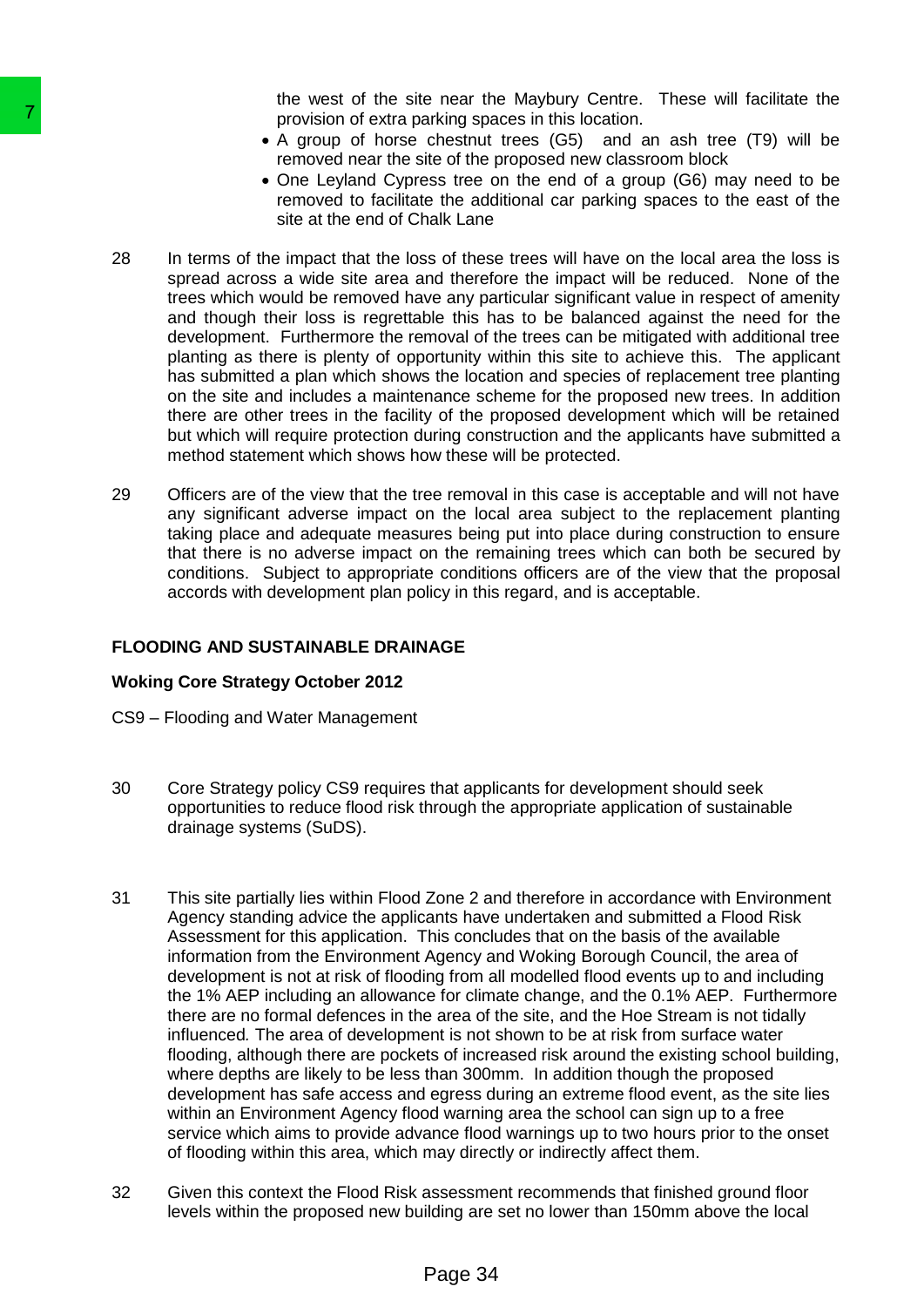ground level to offer protection against infrastructure failure in the event of flooding. With this, the proposed facility would be safe from flooding hazards, would not impede the path of flood water, and will remain safe for its lifetime while not increasing flood risk elsewhere. In addition it is recommended that surface water should be managed through the incorporation of water butts. The applicants have confirmed that they would incorporate the conclusions of the Flood risk Assessment in the finished design and the proposal is therefore acceptable though a condition is recommended to ensure that this takes place.

33 In respect of Sustainable Drainage the Local Lead Flood Authority has been consulted on the application and has advised that the application does not provide sufficient information to demonstrate that the site will be acceptably drained. The SuDS team require a detailed drainage layout plan and full calculations and evidence to demonstrate that the site can be acceptably drained. The applicants have been advised of this and are working on submitting the additional information required but at the date of the completion of this report this had not been submitted. Any additional information received will be reported on an update sheet at the Committee but given the situation as it stands a pre-commencement condition has been recommended to secure these details in the event they are not submitted in time for them to be incorporated in this decision. Subject to this condition, which will require the details of the drainage strategy to be submitted prior to commencement, the application is considered to be acceptable.

#### **HIGHWAYS IMPLICATIONS Woking Core Strategy October 2012**  Policy CS18 Transport and Accessibility **Development Management Policies Development Plan Document 2016**

Policy DM21 Educational facilities

- 34 Core Strategy Policy CS18 seeks to achieve a balanced community connected by a sustainable transport system by locating most development in urban areas served by a range of sustainable transport modes, including walking and cycling to minimise the need to travel; ensuring development proposals provide appropriate infrastructure measures to mitigate the adverse effects of development traffic; requiring development proposals which generate significant traffic to be accompanied by a Travel Plan; and implementing maximum car parking standards for all types of non-residential development provided it does not create, or exacerbate existing on-street parking problems. However, applying standards should not undermine overall sustainability objectives. Policy DM21 states, inter alia, that expansion of existing education facilities will be permitted where (i) it makes an appropriate provision for on-site car parking and stopping, access to public transport, cycling and walking, and the effect on traffic movement and highway safety is in accordance with Policy CS18 of the Core Strategy; (ii) where appropriate, a School Travel Plan is provided with the proposal to manage the travel needs of pupils and staff; it does not give rise to significant adverse impacts on the environment, and (iii) it does not give rise to significant adverse impacts on the environment. is rafe from flooding hazards, would not impeds the<br>sale for its lifetime while not increasing flood risk<br>as as as for its lifetime while not increasing flood risk<br>branded that surface water should be managed<br>butts. The ap
- 35 As this is a school for special needs the pupils that attend and the teachers that are employed will originate from a wide catchment area. The proposal will give rise to an increase in the number of vehicles accessing the site and given these circumstances it is not reasonable or necessary to seek to secure the use of more sustainable transport modes. Also given these unique circumstances a Travel Plan has not been required in this instance though the applicants have submitted a Construction Traffic Management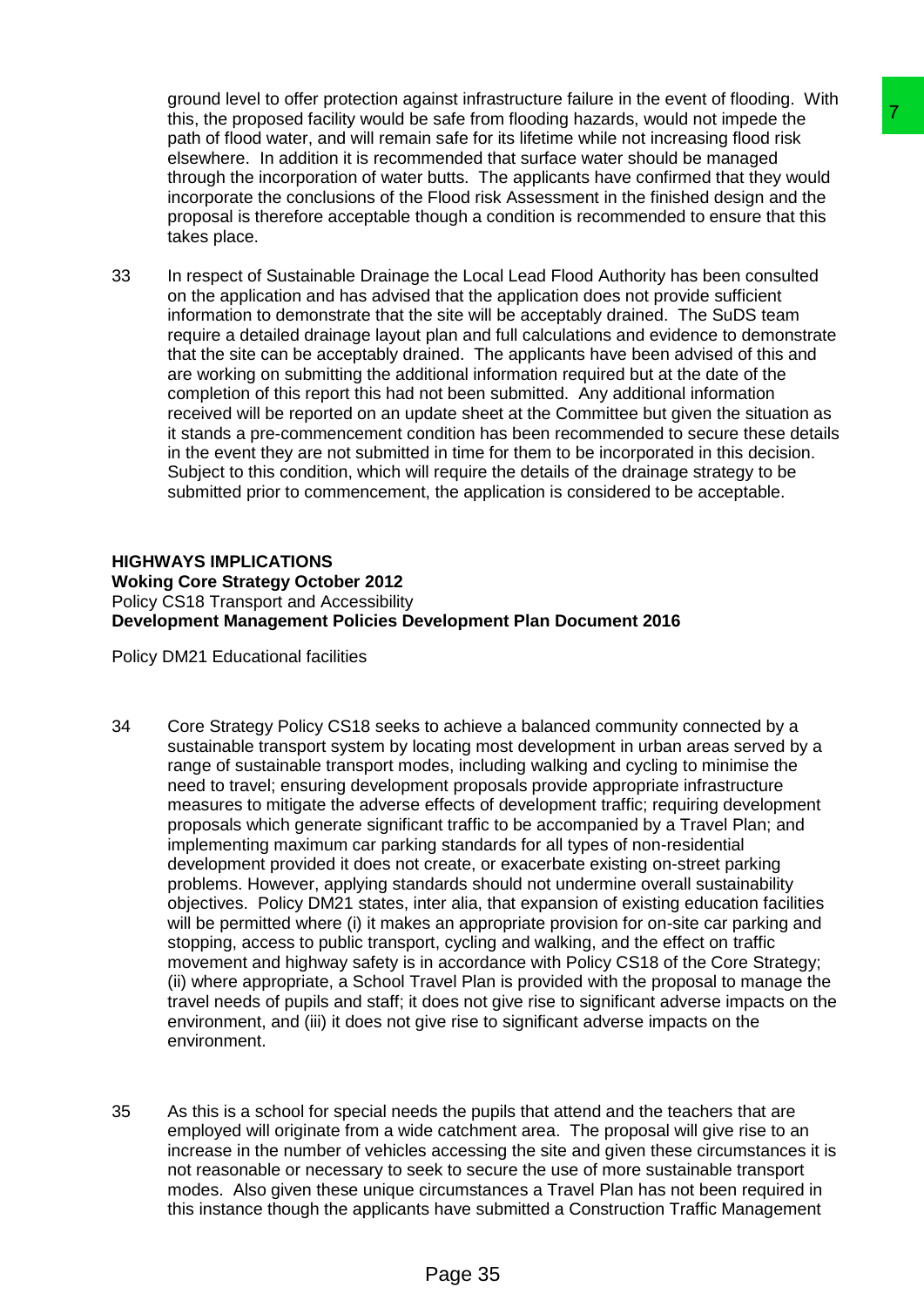Plan which covers issues such as parking, loading and storage of materials during the construction phase, as well as hours of deliveries.

36 Transportation Development Planning have assessed the proposal and have advised that given the relatively small increase in pupils arising from the proposal and the location of the school with its access to existing highway networks the proposal will not have any adverse impact on the highway. In addition the provision of the additional onsite parking provision will ensure that the increase in vehicles can park satisfactorily without impacting on the neighbouring area. TDP therefore raises no objection to the proposal subject to conditions to ensure the implementation of the Construction Traffic Management Plan.

Officers are of the view that subject to appropriate conditions as requested by TDP the proposal complies with development Plan Policy in this regard and is acceptable.

#### **GREEN BELT**

#### **The National Planning Policy Framework 2012**

Chapter 9, paragraph's 87 - 89: Protecting Green Belt Land

#### **Woking Core Strategy October 2012**

CS6 Green Belt

### **Development Management Policies Development Plan Document 2016**

DM13 Buildings in and adjacent to the Green Belt

- 37 Paragraph 87 of the National Planning Policy Framework 2012 states that as with previous Green Belt policy, inappropriate development is, by definition, harmful to the Green Belt and should not be approved except in very special circumstances. Paragraph 89 states that Planning Authorities should regard the construction of new buildings as inappropriate in the Green Belt except in specific circumstances which include 1) where the proposal would be for the replacement of a building, provided the new building is in the same use and not materially larger than the one it replaces and 2) For the extension or alteration of a building provided that it does not result in a disproportionate addition over and above the size of the original building. Construction phase, as well as hours of delivering that the MPs that diver the relatively small increase in pu<br>
that given the relatively small increase in pu<br>
the store of the school with his access to exist<br>
the store of
	- 38 Policy CS 6 states that within the Green Belt strict control will continue to apply over inappropriate development, as defined by Government policy currently outlined in

the NPPF. Policy DM13 states that unless very special circumstances can be clearly demonstrated, the Council will regard the construction of new buildings as inappropriate in the Green Belt.

39 This proposed development is a new building within the Green Belt which does not fall within any of the accepted categories listed within the NPPF and Development Plan documents. The proposal therefore represents inappropriate development within the Green Belt. In these circumstances it is for the applicant to then demonstrate very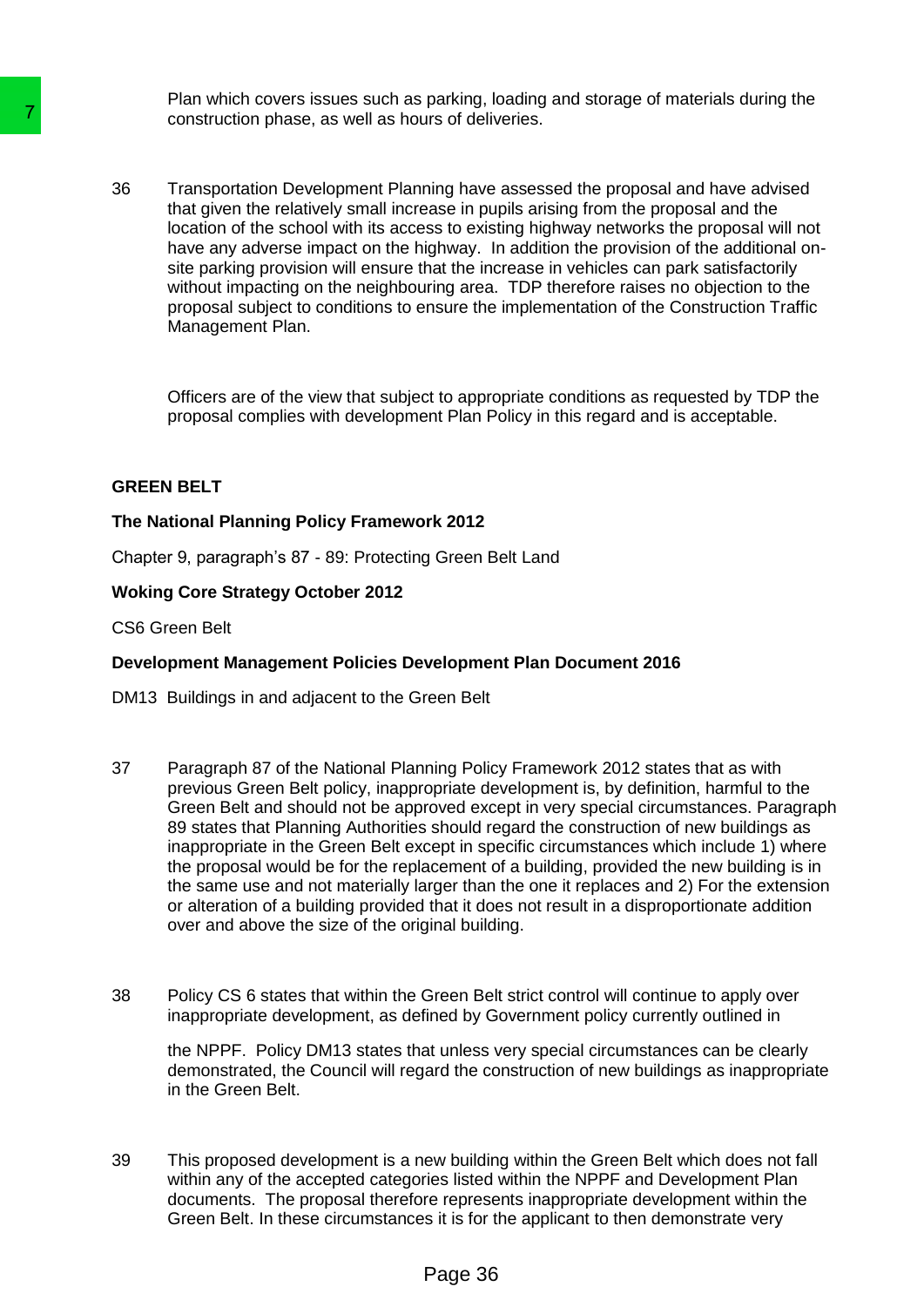special circumstances exist in order to justify the inappropriate development. The NPPF states that '*When considering any planning application, local planning authorities should ensure that substantial weight is given to any harm to the Green Belt. 'Very special circumstances' will not exist unless the potential harm to the Green Belt by reason of inappropriateness, and any other harm, is clearly outweighed by other considerations' (*para 88). The applicants have submitted a statement setting out the very special circumstances which they consider exist in this case which relates to the need for the provision and the lack of suitable alternative sites within the urban area. The applicants also contend that the proposal will have minimal harm on the open character of the Green Belt in this location and will not cause any other harm. These issues are addressed below.

## **Need for the development**

- 40 The existing school on this site caters for children and young adults with specific special needs. The applicants state that the need for additional Special Primary School places in the County for pupils with an Education Health and Care Plan (formerly a Statement of Educational Need) with specific special needs (Complex Social and Communication needs - CSCN) is high. This reflects a significant increase in the latent population within the area, births within Surrey have increased over 20% since 2002, due to house building and inward migration. This increase in population has had a consequent impact on the number of pupils who require special school places. In addition changes in pattern of diagnosis have further increased the number or pupils who are eligible for an Education Health and Care Plan (EHCP).
- 41 The provision of appropriate school places within the County is vital in order to ensure that the Local Authority (LA) fulfils its duty to provide appropriate school places. The LA must develop specialist in-county provision for pupils with Special Educational Needs and Disabilities (SEND) to ensure the efficient and effective use of public resources. There are periodic reviews of the SEND provision across the county which inform future proposals to ensure the needs of this cohort of pupils is met in appropriate school places. The most recent review, called the Learning Difficulties Review (LD review) took place in 2012 and since that point a number of proposals have been developed. The Council is currently undergoing a programme of change called SEND 2020 which will reshape the Special Educational Needs and Disability offer in the county.
- 42 The expansion of Freemantles School to allow for 4 consecutive bulge classes of 9 pupils all with an EHCP is part of a suite of proposals within the County to increase the number of Special school places available. This proposal will help ensure that the council meets its statutory duty of providing a school place for every resident pupil who requires one. The school is a vital part of the education offer and pattern of special provision within the County and its temporary expansion is vital to the provision of sufficient school places for pupils with an Education Health and Care Plan within the County. These places could not reasonably placed at any other Surrey maintained provision as Freemantles is the only designated CSCN School in the west of the County for the Boroughs of Woking, Guildford, Waverley, Surrey Heath and Runnymede areas. This proposal will also support some of the most vulnerable students within Surrey as a whole. planing application, local planning authoric school<br>tiven to any harm to the Green Belt. "Very special<br>time to any harm to the Green Belt. "Very special<br>harm, is clearly outweighed by other considerations"<br>therm, is clearl
- 43 Freemantles School is an Ofsted rated 'Outstanding' school that currently meets the needs of primary and secondary aged pupils with CSCN and Autism. It is one of only two specialist schools in Surrey making provision for pupils from the whole of the county with CSCN. The other school is Linden Bridge, based in Worcester Park.

## **County Need for additional school places for specialist provision**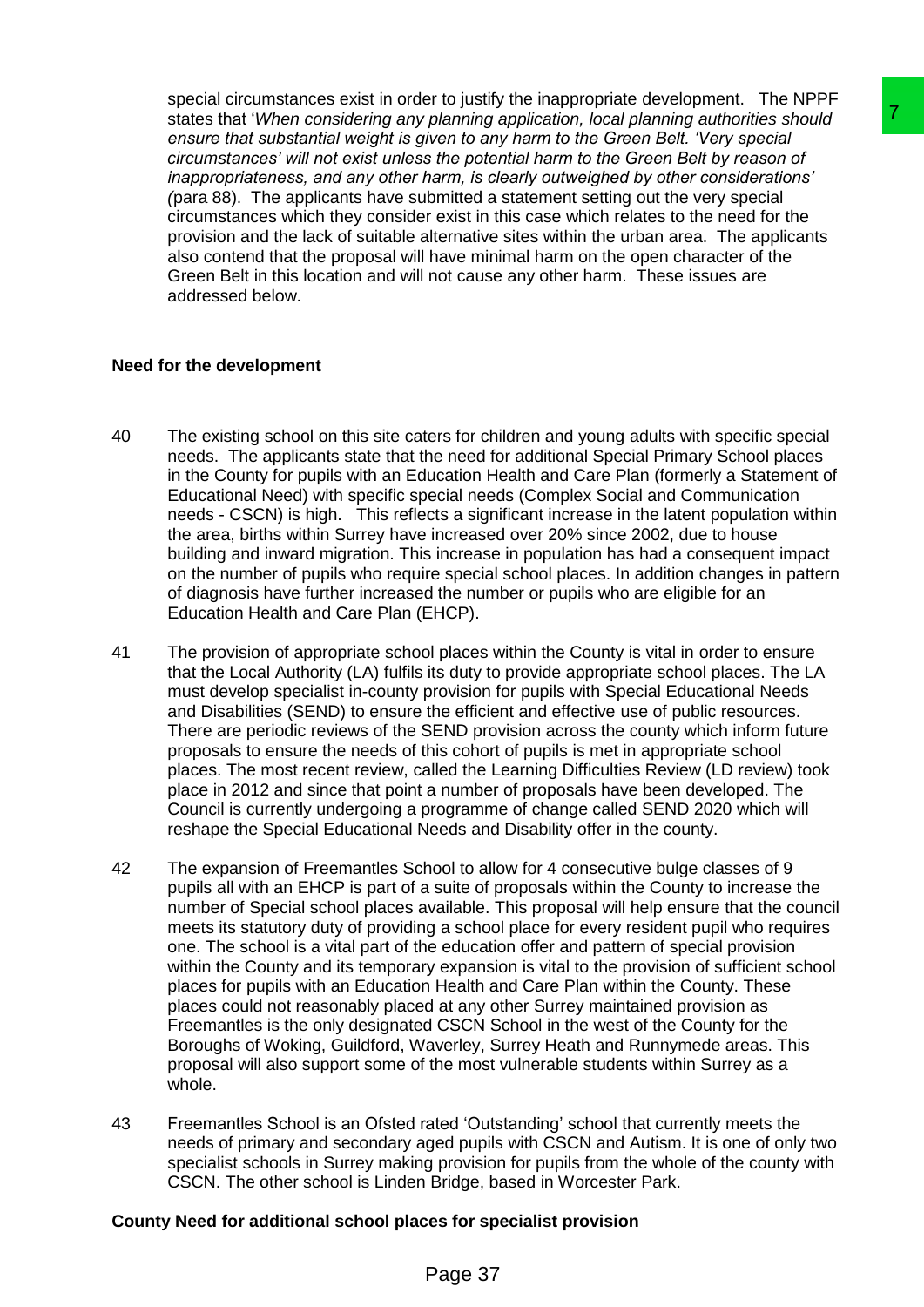- 44 In the interim period between the LD Review and the proposals for a SEND 2020 Capital programme there has been a significant rise in demand for specialist places for pupils with CSCN and Autism. The LA is committed to improve outcomes for young people and to reduce the number of SEND students placed in schools within the Non-Maintained and Independent (NMI) sector, often at a higher cost and located outside of the Surrey boundaries.
- 45 The current issue faced by the LA in making school provision for students with SEND is increasing demand. In November 2016, there were 329 secondary applicants and 109 junior applicants considered at admissions forums for places in special or specialist provision. In March 2017, there were 174 reception applicants considered at admissions forums for places in special or specialist provision. These numbers do not include children with an EHCP who are mainstream appropriate and so were not considered at admissions forum. Of those applicants considered at admissions forum, it was initially not possible to offer 20% special school places in part due to a lack of provision. As a result it was necessary to commission the following places over two years to meet pupil demand: 44 In the interim pariod between the LD Review of the Marin parison of the microsoft of the CSN and Autism. The LA is committed to reduce the number of SEND students parameters to reduce the number of SEND students plane b

| Bulge classes for 2016/17<br><b>School name</b> | Year group        | <b>Number of places</b> |
|-------------------------------------------------|-------------------|-------------------------|
| <b>Brooklands</b>                               | Reception         | 8                       |
| Freemantles                                     | Reception         | 9                       |
| Gosden House                                    | Reception         | 4                       |
| Linden Bridge                                   | Reception         | 8                       |
| <b>William Cobbett</b>                          | Reception         | 2                       |
| Epsom and Ewell High                            | Year 7            | 5                       |
| Woodfield                                       | Year <sub>7</sub> | 10                      |
| Pond Meadow                                     | Year 7            | 12                      |
| <b>Total number of places</b>                   |                   | 58                      |

| Bulge classes for 2017/18<br>(information to date)<br><b>School name</b> | Year group        | <b>Number of places</b> |
|--------------------------------------------------------------------------|-------------------|-------------------------|
| <b>Freemantles</b>                                                       | Reception         | 9                       |
| The Hythe                                                                | Reception         | 3                       |
| <b>Ashford Park</b>                                                      | Reception         | 2                       |
| <b>William Cobbett</b>                                                   | Reception         | 3                       |
| Freemantles                                                              | Year 3            | 9                       |
| The Park                                                                 | Year <sub>7</sub> | 4                       |
| Woodfield                                                                | Year 7            | 10                      |
| <b>Total number of places</b>                                            | 40                |                         |

- 46 Parents have the right to express the naming of any maintained school in their child's EHCP and it may not be the school that is most local to where they live. When looking at school expansions and providing additional classrooms, the Local Authority seeks to balance a variety of different factors including parental preferences, planning and site constraints, cost, diversity and choice. Another factor is the actual location of demand.
- 47 In 2016 the Council provided additional school places within the Special School Sector to meet a range of specific pupils needs. Forecasts of future demand within the CSCN sector indicate that for entry in September 2017 and 2018 a further 18 pupils, who will be most local to Freemantles School and appropriate for that provision will require placement above existing capacity levels.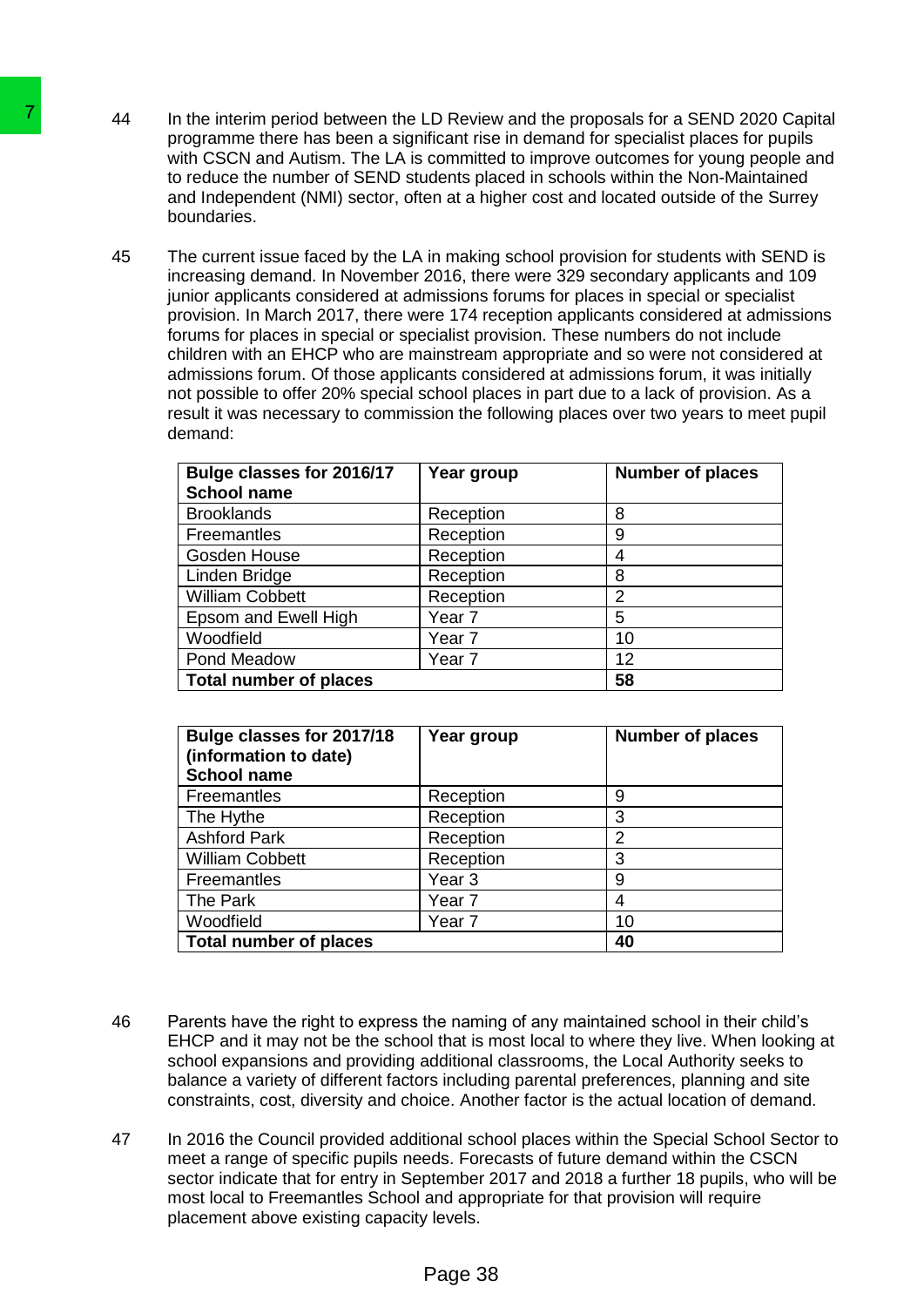- 48 Failure to provide additional places at Freemantles Special School would necessitate alternative additional provision being provided at another Surrey Maintained CSCN School. Currently there is 1 other maintained school that offers specialist provision for pupils with an EHCP with CSCN. This school is based in Worcester Park which is in excess of 20 miles from Freemantles School. The site of Linden Bridge School is very constrained and the Council has been unable to identify a suitable area on the school site which will allow development of additional classroom space without impacting negatively on the current cohort of pupils.
- 49 The provision of an additional provision within Freemantles will therefore enable the Council to offer local appropriate placements and reduce the need for vulnerable pupils to travel outside of the area to receive specialist schooling. This will reduce unnecessary travel for some of the Councils most vulnerable pupils.
- 50 The requirement to meet this temporary demand will need to be met by the provision of a new modular block to the rear of the existing school building providing four classroom spaces, together with group rooms and outside break out space. This area has been identified to be the most suitable on the site as it has little impact on the main school building and will allow for some internal reorganisation of classroom space to accommodate younger aged pupils in the main school building. The utilisation of this area will enable the school to develop strategies with secondary aged pupils which will promote working towards independence in their adult life after formal education has finished.
- 51 In addition the proposal addresses the retention of an existing double demountable utilised for the purposes of providing an educational offer to pupils aged 16-19 years old. These pupils are working towards preparation for adulthood and the FE centre, located in this area, offers an independent learning space from which individual programmes of study can be coordinated. This location offers access to minibuses from which activities in the community can be easily facilitated without having an effect on the other areas of the school and reducing any negative impact to younger pupils in the main school building.

## **Conclusions on Educational Need**

52 The applicants have demonstrated that there is a strong educational case for the proposed expansion at Freemantles School especially in the context of current demand within the County. Officers are of the view that the temporary expansion to Freemantles School by 4 bulges of 9 pupils over two consecutive years, is reasonable and necessary and meets the need for additional places in the most effective way. Officers are of the view that the provision of an additional modular building and the retention of an existing modular building is required to facilitate the expansion in an acceptable way.

## **Whether need for additional school places constitutes very special circumstances**

53 Officers consider that a robust case has been made by the applicants demonstrating a need to increase the number of special needs school places at this site as summarised above and given the rural location, there are no alternatives available. Paragraph 72 of the NPPF states that the Government attaches great importance to ensuring that a sufficient choice of school places is available to meet the needs of existing and new communities. It continues by stating that local planning authorities should take a proactive, positive and collaborative approach to meeting this requirement, and to development that will widen choice in education. It states that Local Planning Authorities should *inter alia* give great weight to the need to create, expand or alter schools. Both Policy CS18 and Policy CS19 in the Woking Core Strategy encourage the location of s at Freemanties Special School would necessitate<br>In a provided at another Surray Maintained CSCN<br>maintained achou that offers specialist provision for<br>This school is based in Worcester Park which is in<br>This school is base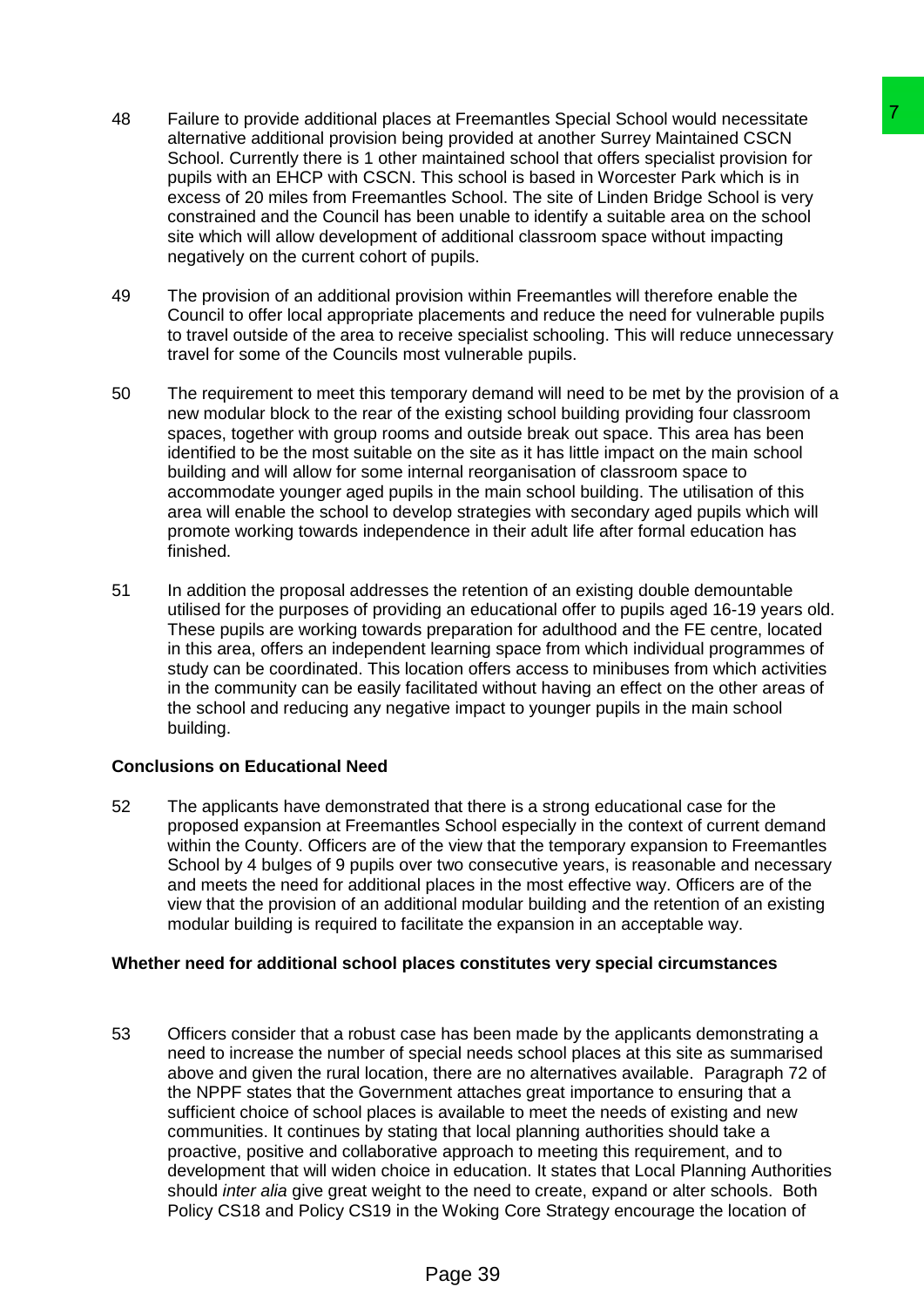new development, and specifically school related development within Urban Areas served by a range of sustainable transport modes. Policy DM21 states that expansion of existing education facilities will be permitted where it meets an identified need, makes appropriate highways provisions including the provision of a travel plan, does not give rise to any adverse environmental impact and makes appropriate provision for recreation to meet the needs of the school.

54 Officers consider that the need set out above coupled with the lack of suitable alternative sites are factors capable of amounting to very special circumstances.

## **Other Harm to the Green Belt**

- 55 In accordance with paragraph 88 of the NPPF the impact of the development needs to be assessed in terms of any other harm to the Green Belt in addition to the inappropriateness of the proposal as discussed above in paragraph 42 above. The extent of harm to the Green Belt, and in particular the impact the proposal has on the purposes of including land in Green Belts through its impact on openness is influenced by the scale and location of the proposed development.
- 56 In this case the proposal is for a temporary extension to the existing school comprising the installation of a modular building and the retention of an existing modular building plus additional car parking spaces. In respect of the existing modular building this was assessed in 2011 and officers considered at that time that the scale of the development was such that it would have a limited impact upon the openness of the Green Belt given that it is single storey in height and of an acceptable scale when taken in the context of the existing buildings on this site. These considerations still apply now in the consideration of the retention of that building.
- 57 In respect of the proposed new additional modular building this would be situated near the existing modular but a further distance from the school buildings. The modular is well within the school boundary and the view of the school site from the south and east is obscured by the presence of a belt of large trees on the school boundary and adjacent to the A320 highway though these are predominantly deciduous so would not provide screening all year. Officers consider that this element of the proposal will cause moderate harm to the Green Belt in this location in that it may be visible, albeit that it is single storey, and will by its nature result in some loss of openness and encroachment on the countryside. Nevertheless officers consider that the scale of the extension is proportionate to the need and the development cannot be located elsewhere to meet the need identified for the locality. Officers do not consider that there would be any significant harm arising from the provision of the additional car parking spaces to the west and north of the school building as these are in areas where existing parking already existing. Facebook by a range of sustainable fransport<br>sexisting education facilities will be permitted<br>apsion education facilities will be permitted<br>appropriate ingluents and the permitted<br>appropriate ingluent and the section and t

## *Conclusion on Green Belt*

58 Officers consider that the applicant has demonstrated that there is a clear need and lack of suitable alternatives for the development given that there is a requirement to provide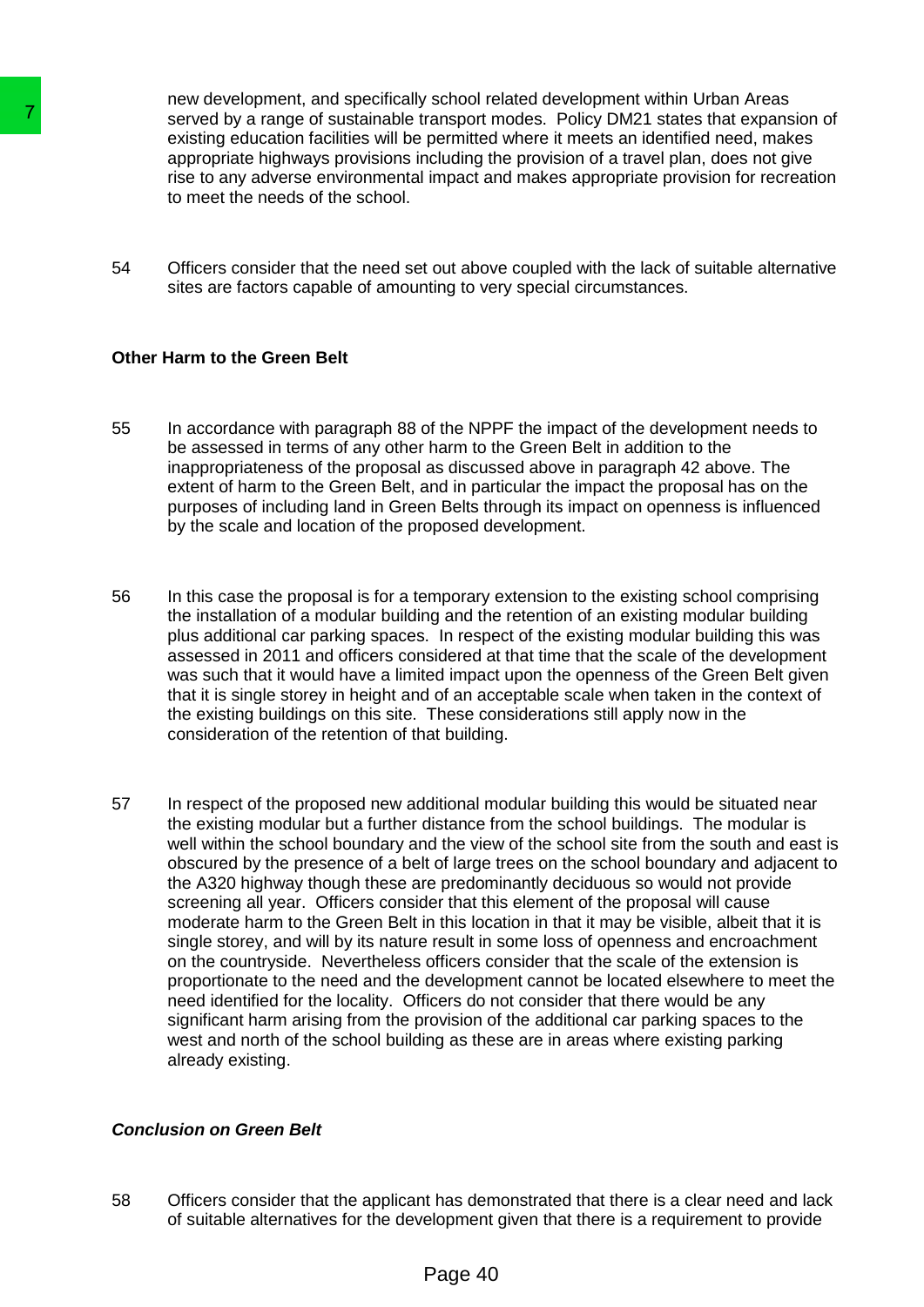appropriate special educational facilities and that these buildings and additional parking are required to accommodate that demonstrated need. Officers are of the view that this need and lack of suitable alternatives constitutes '*very special circumstances'* which clearly outweigh the harm to the Green Belt by virtue of inappropriateness and also the moderate harm caused by the new modular building to openness such that an exception to policy can be made.

## **HUMAN RIGHTS IMPLICATIONS**

- 59 The Human Rights Act Guidance for Interpretation, contained in the Preamble to the Agenda is expressly incorporated into this report and must be read in conjunction with the following paragraph.
- 60 In this case, the Officer's view is that the proposal is not considered sufficient to engage Article 8 or Article 1 of Protocol 1. As such, this proposal is not considered to interfere with any Convention right.

## **CONCLUSION**

- 61 Officers consider that the development would be in keeping with the design and visual amenity of the existing site and surrounding area. The flat roofed design would integrate with the main school building. The location and scale of the building would ensure that the development would not adversely impact upon residential amenity. Officers consider, whilst there will be a small increase in traffic to and from the school, this increase will not have any significant impact subject to the provision of the additional on-site car parking. The loss of a number of trees is acceptable in this case in view of the nature of those trees and the existence of larger trees along the site boundary subject to replacement trees being planted. demonstrated mead. Officeias are of the view that this<br>resonatistic mead. Officeias are of the view that this<br>resonalities 'very special circumstances' which<br>interiors and the yield mean set of the view that the resonance<br>
- 62 The development constitutes inappropriate development in the Green Belt. Officers consider that the need for the additional school places within the area which cannot be accommodated elsewhere amount to factors which constitute very special circumstances which clearly outweigh the harm due to inappropriateness and the loss of openness. Officers are satisfied that the scale of the proposal is proportionate to the need and the harm to the Green Belt has been limited by locating the new building close to the existing buildings coupled with the sympathetic design of the building and appropriate use of materials .
- 63 Officers consider that the development can be permitted as an exception to Green Belt policy subject to the imposition of conditions.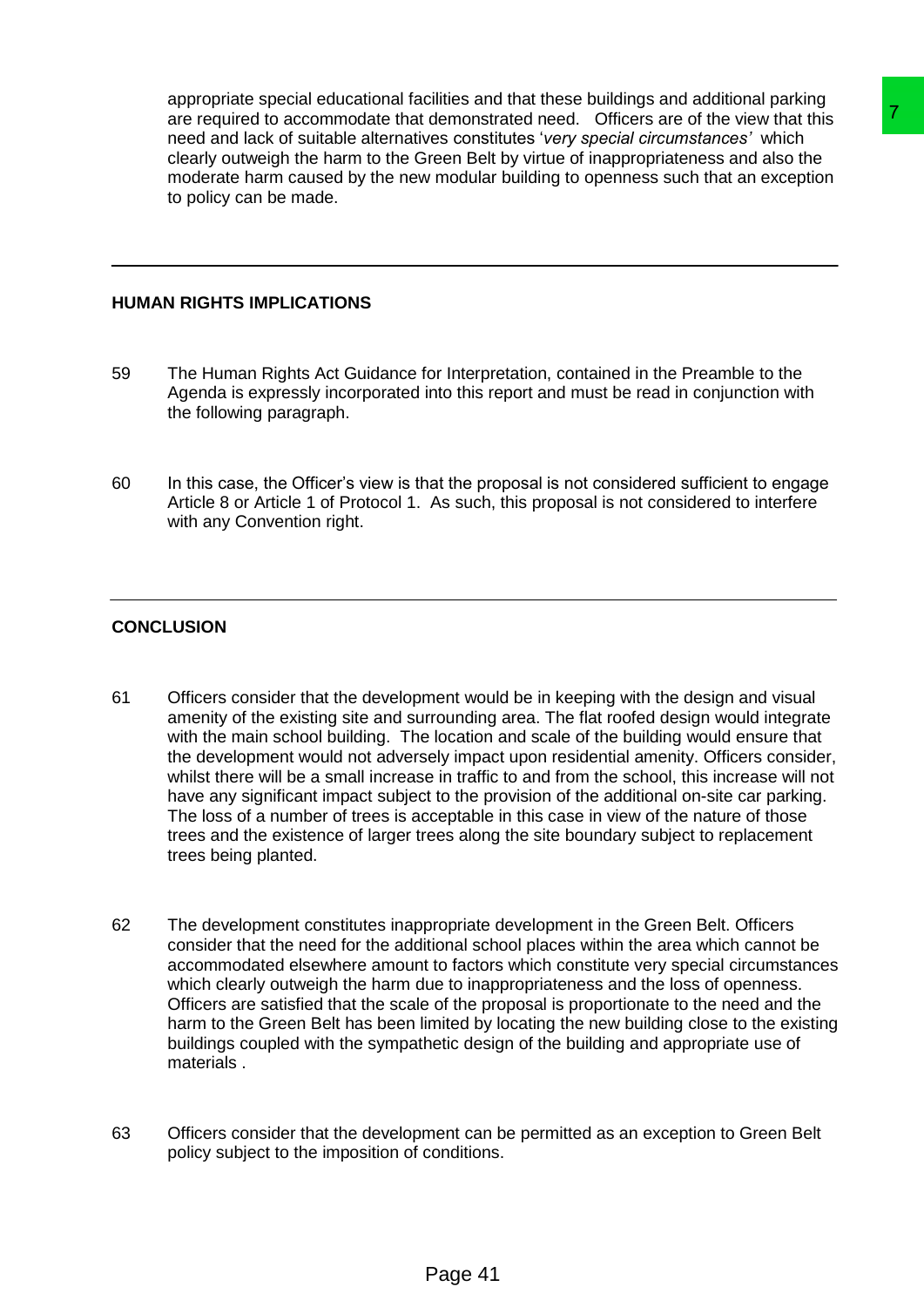### **RECOMMENDATION**

64 That pursuant to Regulation 3 of the Town and Country Planning General Regulations 1992, that application **WO/2017/0898** be PERMITTED subject to the following conditions:

## **Conditions:**

- 1. The use of the classroom buildings and the provision of the additional parking spaces in connection with that use as hereby permitted shall be for a temporary period expiring on 1 August 2031. Within 1 month of the cessation of the use the temporary buildings shall be permanently removed from the site and the land upon which they were sited, as well as the land provided for the temporary car parking, shall be restored to their former use as grassed amenity land. Transmission of the Republican of the Town and S92 1 That pursuant to Republican 3 of the Town and policies:<br>
Conditions:<br>
The use of the classroom buildings and the connection with tratiuse as hereby permitte<br>
1. The use
	- 2. The development hereby approved shall be carried out in all respects in accordance with the following plans/drawings:

282 08O 01 Rev B Location Plan dated 09.05.2017

282 08O 13 Rev B Location Plan dated 09.05.2017

282 08O 11 Existing and Proposed Parking Bays 1 dated June 2017

282 08O 12 Existing and Proposed Parking Bays 2 dated June 2017

282 08O 14 Existing Double Classroom Building dated June 2017

282 08O 02 Proposed Modular Classroom Plan dated June 2017

282 08O 03 Modular Quadruple Classroom Elevations dated 11/05/17

282 08O 04 Rev A Proposed Site Plan dated 13/06/17

282 08O 05 Existing Site Plan dated June 2017

282 08O 07 Proposed Modular Classroom Roof Plan dated June 2017

TP01 Tree Planting Plan dated 20/07/17

TPP01 Tree Protection Plan dated 20/07/17

- 3. The development shall be implemented strictly in accordance with the 'Construction Traffic Management Plan' submitted with the application unless otherwise agreed by the County Planning Authority in an application on that behalf.
- 4. The development hereby approved shall not be first occupied unless and until space has been laid out within the site in accordance with the approved plans for vehicles to be parked and for vehicles to turn so that they may enter and leave the site in forward gear.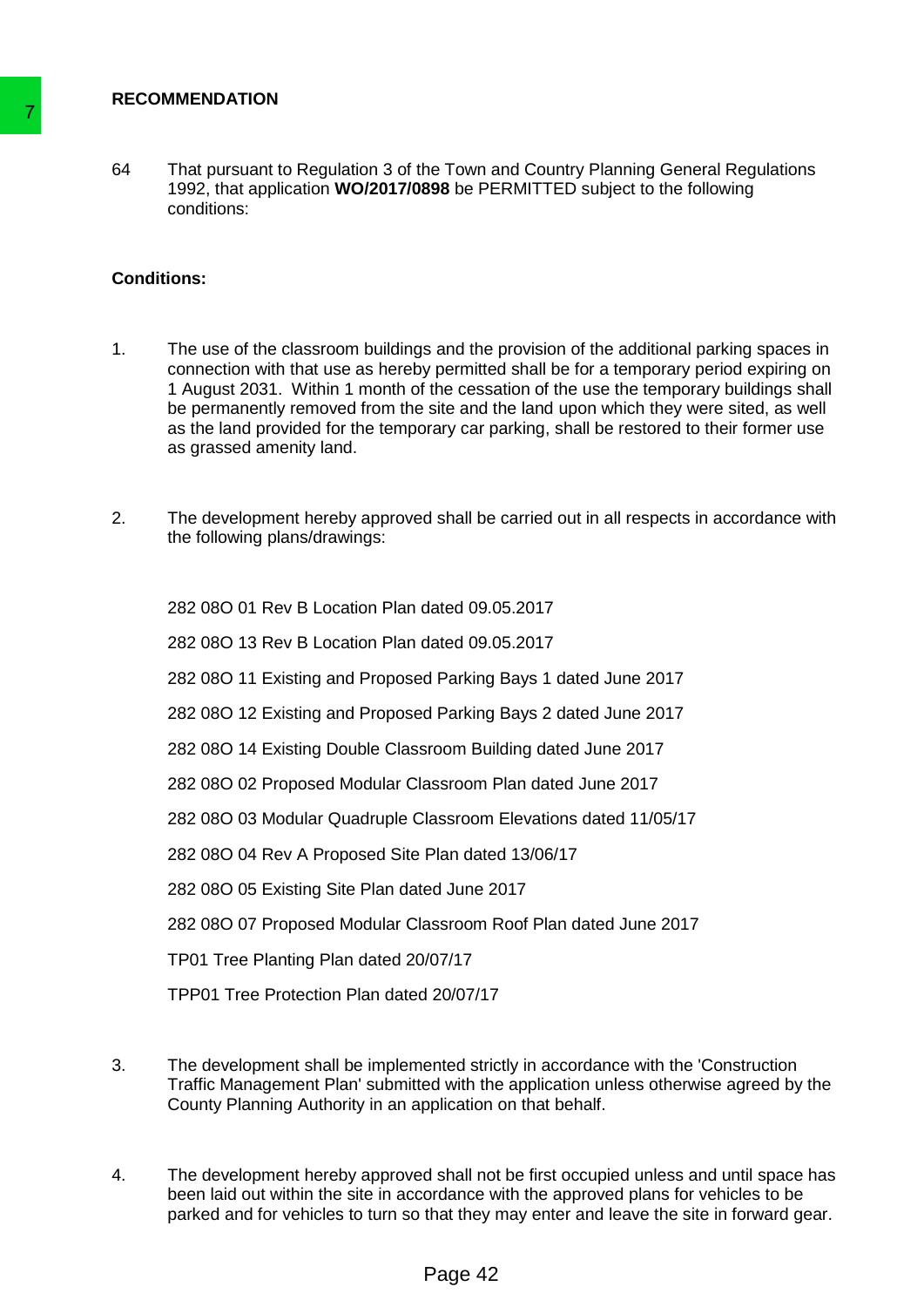Thereafter the parking areas shall be retained and maintained for their designated purposes.

5. 3. a.) Before any equipment, machinery or materials are brought onto the site for the purposes of carrying out the development hereby permitted, protective fencing in accordance with the details contained in Appendix 2 and drawing no. TPP01 dated 20/07/2017 contained in the Arboricultural Method Statement submitted with the application shall be installed and shall thereafter be maintained until all equipment, machinery and surplus materials have been removed from the site. For the duration of works on the site no materials, plant or equipment shall be placed or stored within the protected area. Figure 11 matching or materials are brought onto the site of out the development hereby permitted, protective<br>the development hereby permitted, protective<br>contained in the Arboricultural Mehnd Statement<br>contained in the Ar

b.) The development shall be carried out in all respects in full accordance with all other measures to protect trees during construction set out in Sections 5 to 9 of the above Arboricultural Method Statement

- 6. Within the first planting season following the occupation of development the replacement tree planting within the site as shown on drawing TP01 dated 20.07.17 shall be completed and maintained in accordance with the details on that plan. Any tree which is removed, uprooted or destroyed or dies or becomes in the opinion of the County Planning Authority seriously damaged or defective within five years shall be replaced with a new species of similar size.
- 7. The new modular building hereby permitted shall be installed such that it has a floor level set a minimum of 150mm above existing ground level and shall be retained as such whilst on the site.
- 8. No part of the drainage system for the site shall be constructed until the following details have been submitted to and approved in writing by the County Planning Authority:
	- 1. A drainage layout plan showing the existing drainage system.
	- 2. A drainage layout plan showing the proposed system that includes pipe levels and

diameters.

3. Evidence as to why infiltration is to be used / not viable

4. Full calculations detailing the proposed discharge rate currently offsite for the 1 in1, 1 in 30 and 1 in 100 + CC year storm events. Including any sensitivity checks. We

recommend designing for the 40% climate change event

5. Details of any onsite storage and reasons (to include calculations showing) the volumes chosen have been chosen.

6. Details of any flow restrictions into the watercourse.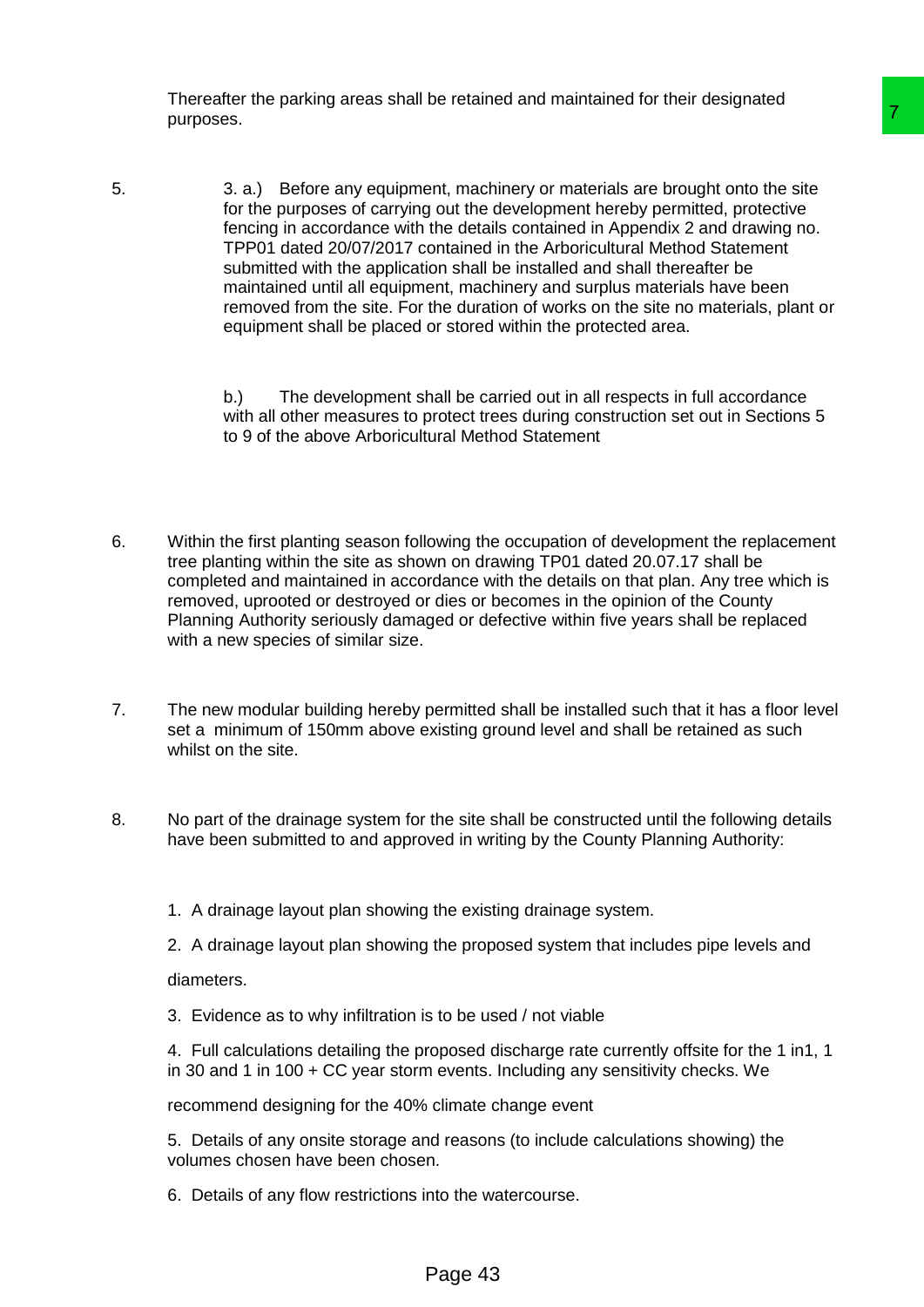7. Evidence that Thames Water (if used) accept the flow into their sewers

The drainage system for the development shall be constructed in accordance with the approved details.

- 9. No part of the drainage system for the site shall be constructed unless details of how the Sustainable Drainage System will be protected and maintained during the construction of the development (to include details of how pollutants and sediments from construction will be managed to prevent being washed into the watercourse) have been submitted to and approved in writing by the County Planning Authority. The development shall thereafter be carried out in strict accordance with those approved details. The drainage system for the development slapper of the development slapper of the development slapper of the development (to include details of how pull the development (to include details of how pull the development (to i
	- 10. Prior to the occupation of the building hereby approved the following additional drainage information shall be submitted to an approved in writing by the County Planning Authority

1. A maintenance plan showing the maintenance regimes for each SuDS element and who will be responsible for maintaining these.

2. An exceedance flow plan that shows where water will drain to during exceedance or system failure.

## **Reasons:**

- 1. To reflect the terms of the application as submitted
- 2. For the avoidance of doubt and in the interests of proper planning.
- 3. In the interests of highway safety in accordance with Policy CS18 of the Woking Core Strategy October 2012 and Policy Policy DM21 of the Development Management Policies Development Plan Document 2016
- 4. In the interests of highway safety in accordance with Policy CS18 of the Woking Core Strategy October 2012 and Policy Policy DM21 of the Development Management Policies Development Plan Document 2016
- 5. To ensure the protection of trees to be retained in accordance with Policies CS21 and CS24 of the Woking Core Strategy October 2012 and Policy DM2 of the Development Management Policies Development Plan Document 2016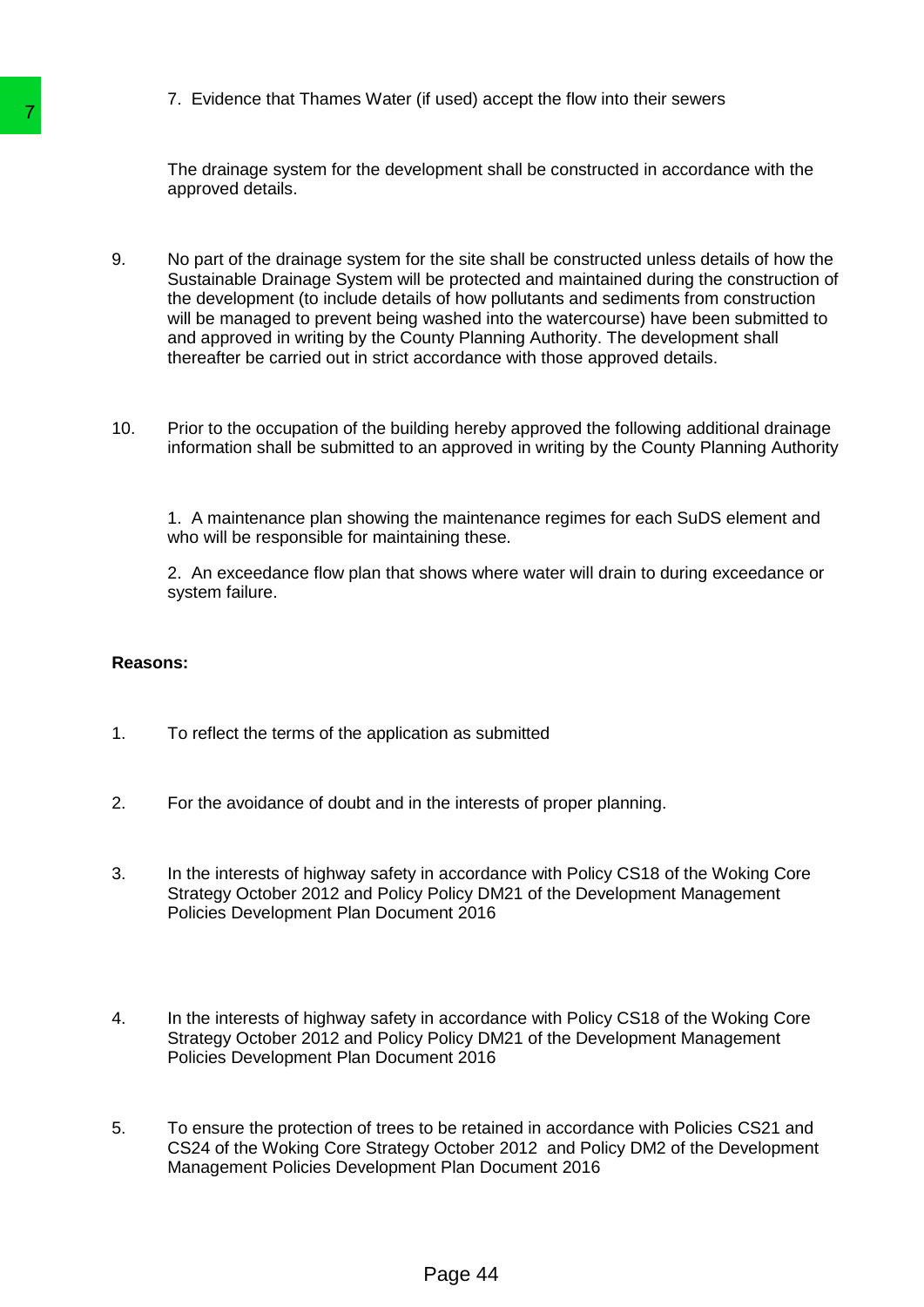- 6. To replace trees to be removed in accordance with Policies CS21 and CS24 of the Woking Core Strategy October 2012 and Policy DM2 of the Development Management Policies Development Plan Document 2016
- 7. To minimise the risk of the building flooding in accordance with Policy CS9 of the Woking Core Strategy October 2012
- 8. To reduce flood risk through the applictaion of sustainable drainage systems in accordance with Policy CS9 of the Woking Core Strategy October 2012
- 9. To reduce flood risk through the applictaion of sustainable drainage systems in accordance with Policy CS9 of the Woking Core Strategy October 2012
- 10. To reduce flood risk through the applictaion of sustainable drainage systems in accordance with Policy CS9 of the Woking Core Strategy October 2012

## **Informatives:**

- 1. This approval relates only to the provisions of the Town and Country Planning Act 1990 and must not be taken to imply or be construed as an approval under the Building Regulations 2000 or for the purposes of any other statutory provision whatsoever.
- 2. The attention of the applicant is drawn to the requirements of Sections 7 and 8 of the Chronically Sick and Disabled Persons Act 1970 and to Building Bulletin 102 'Designing for disabled children and children with Special Educational Needs' published in 2008 on behalf of the Secretary of State for Children, Schools and Families, or any prescribed document replacing that note.
- 3. In determining this application the County Planning Authority has worked positively and proactively with the applicant by: entering into pre-application discussions; scoping of the application; assessing the proposals against relevant Development Plan policies and the National Planning Policy Framework, providing feedback to the applicant where appropriate. Further, the County Planning Authority has: identified all material considerations; forwarded consultation responses to the applicant; considered representations from interested parties; liaised with consultees and the applicant to resolve identified issues; and determined the application within the timeframe agreed with the applicant. Issues of concern have been raised with the applicant including SUDs drainage through negotiation and additional information has been secured. . This approach has been in accordance with the requirements of paragraphs 186-187 of the National Planning Policy Framework 2012. accordance with Policies CS21 and CS24 of the<br>12 and Policy DM2 of the Development Management<br>ent 2016<br>flooding in accordance with Policy CS9 of the Woking<br>flooding in accordance with Policy CS9 of the Woking<br>policitaion o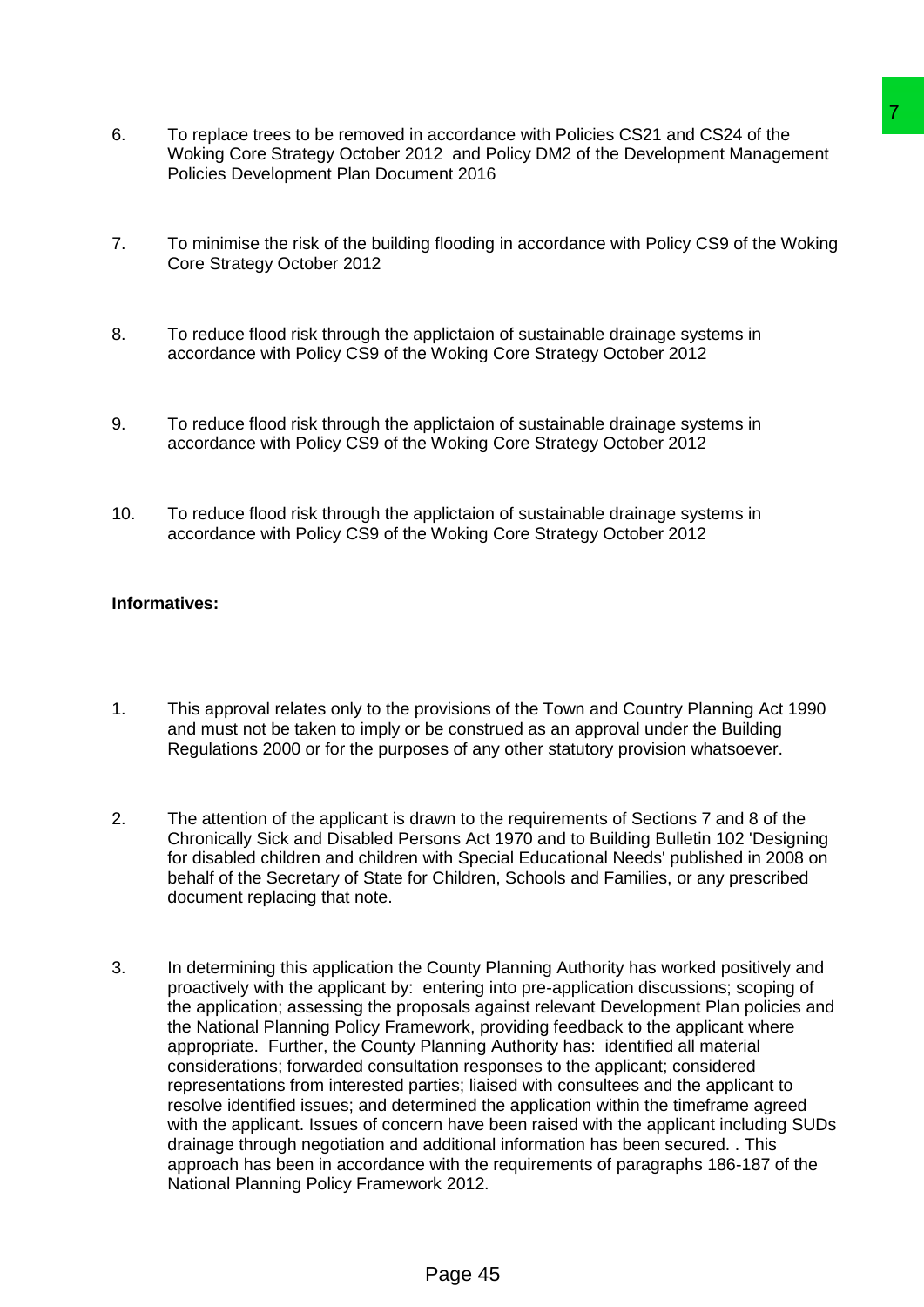- 4. Details of the highway requirements necessary for inclusion in any application seeking approval of reserved matters may be obtained from the Transportation Development Planning Division of Surrey County Council.
- 5. If the applicant proposes to undertake structural works to an ordinary watercourse then consent is required forms are available on request from [SuDS@surreycc.gov.uk.](mailto:SuDS@surreycc.gov.uk)
- 6. The applicant is reminded that, under the Wildlife and Countryside Act 1981, as amended (Section 1), it is an offence to remove, damage or destroy the nest of any wild bird while that nest is in use or is being built. Planning consent for a development does not provide a defence against prosecution under this Act.

Trees and scrub are likely to contain nesting birds between 1 March and 31 August inclusive. Trees and scrub are present on the application site and are assumed to contain nesting birds between the above dates, unless a recent survey has been undertaken by a competent ecologist to assess the nesting bird activity during this period and shown it is absolutely certain that nesting birds are not present.

## **TOWN AND COUNTRY PLANNING ACT 1990 – GUIDANCE ON THE DETERMINATION OF PLANNING APPLICATIONS**

This guidance forms part of and should be read in conjunction with the Planning Considerations section in the report.

Surrey County Council as County Planning Authority (also known as Mineral or Waste Planning Authority in relation to matters relating to mineral or waste development) is required under Section 70(2) of the Town and Country Planning Act 1990 (as amended) (1990 Act) when determining planning applications to *have regard to (a) the provisions of the development plan, so far as material to the application, (b) any local finance considerations, so far as material to the application, and (c) any other material considerations*. This section of the 1990 Act must be read together with Section 38(6) of the Planning and Compulsory Purchase Act 2004 (2004 Act), which provides that: i*f regard is to be had to the development plan for the purpose of any determination to be made under the planning Acts the determination must be made in accordance with the plan unless material considerations indicate otherwise*. **Example 12 The School School School School School School School School School School School School School School School School School School School School School School School School School School School School School Sch** 

## **Development plan**

In Surrey the adopted development plan consists of the:

- Surrey Minerals Local Plan 2011(comprised of the Core Strategy and Primary Aggregates Development Plan Documents (DPD))
- Surrey Waste Plan 2008 (comprised of the Core Strategy, Waste Development and Waste Development Control Policies DPDs
- Aggregates Recycling Joint DPD for the Minerals and Waste Plans 2013 (Aggregates Recycling DPD 2013)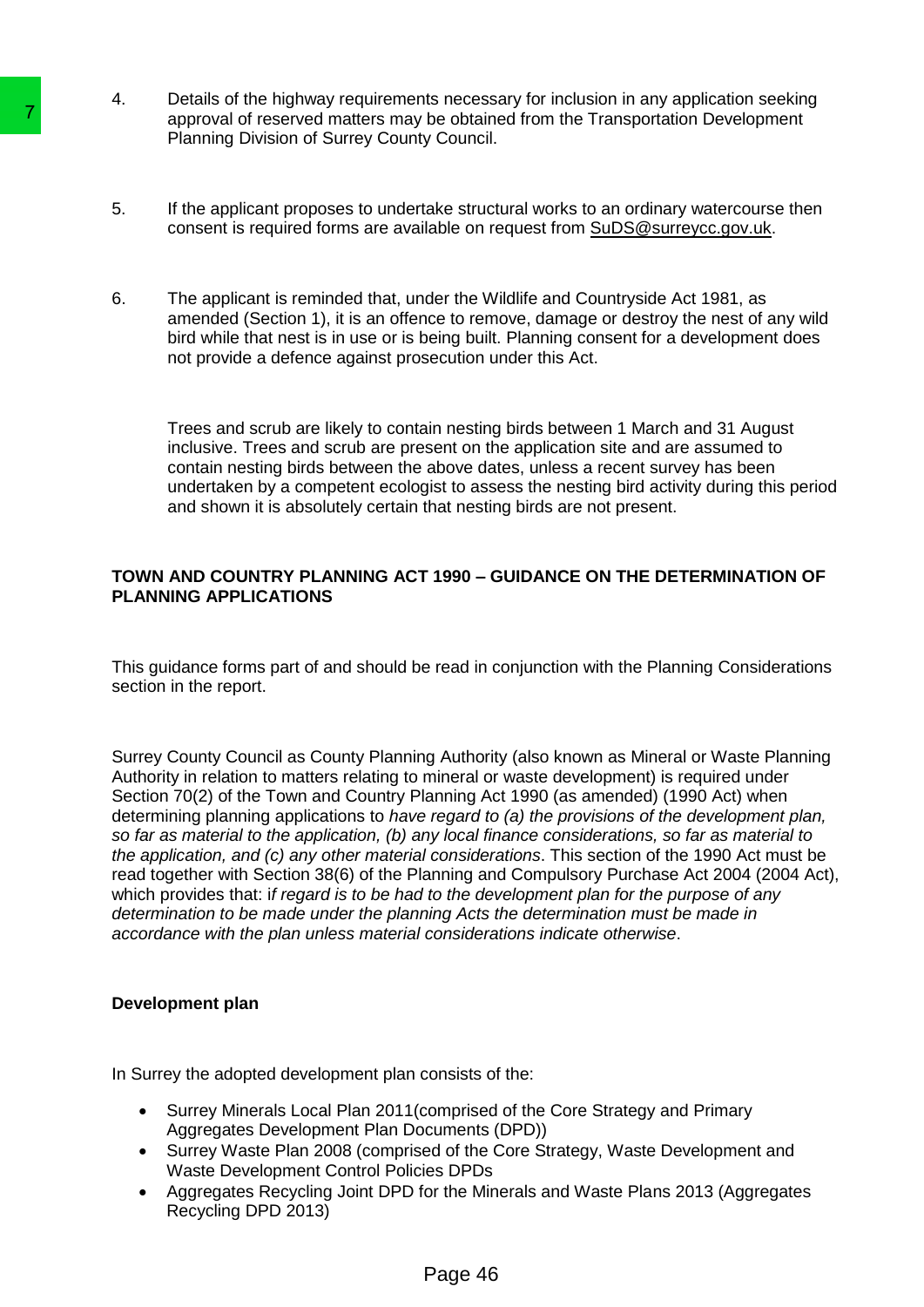- Any saved local plan policies and the adopted Local Development Documents (development plan documents and supplementary planning documents) prepared by the eleven Surrey district/borough councils in Surrey
- South East Plan 2009 Policy NRM6 Thames Basin Heaths Special Protection Area (apart from a policy relating to the former Upper Heyford Air Base in Oxfordshire the rest of the plan was revoked on 25 March 2013)
- Any neighbourhood plans (where they have been approved by the local community at referendum)

Set out in the report are the development plan documents and policies which provide the development plan framework relevant to the application under consideration.

## **Material considerations**

Material considerations will vary from planning application to planning application and can include: relevant European policy; the March 2012 National Planning Policy Framework (NPPF) and updates; the March 2014 national Planning Practice Guidance (PPG) and updates; National Planning Policy for Waste (NPPW) October 2014; Waste Management Plan for England 2013; extant planning policy statements; Government Circulars and letters to Chief Planning Officers; emerging local development documents (being produced by Surrey County Council, the district/borough council or neighbourhood forum in whose area the application site lies).

## **National Planning Policy Framework and Planning Practice Guidance**

The March 2012 National Planning Policy Framework (NPPF) and subsequent updates replaced 30 Planning Policy Statements, Planning Policy Guidance Notes, Minerals Policy Statements and Minerals Policy Guidance Notes and related Practice Guides, some Government Circulars and letters to Chief Planning Officers and provides consolidated guidance for local planning authorities and decision takers in relation to decision-taking (determining planning applications) and in preparing plans (plan making).

The NPPF sets out the Government's planning policies for England and how these are expected to be applied and the associated March 2014 Planning Practice Guidance (PPG) provides related guidance. The NPPF should be read alongside other national planning policies on Waste, Travellers, Planning for Schools Development, Sustainable Drainage Systems, Parking, and Starter Homes .

At the heart of the NPPF is a presumption in favour of sustainable development which the document states: *should be seen as a golden thread running through both plan-making and decision-taking* (paragraph 14). The NPPF makes clear the purpose of the planning system is to contribute to the achievement of sustainable development which has three dimensions: economic, social and environmental. These give rise to the need for the planning system to perform a number of mutually dependent roles: an economic role, a social role and an environmental role. The NPPF sets out 12 core land-use planning principles that should underpin both decision-taking and plan making. Is supplementary planning documents) prepared by the<br>
supplementary planning documents) prepared by the<br>
The Thames Basin Heaths Special Protection Area<br>
for Thames Basin Heaths Special Protection Area<br>
formar Upper Heyfor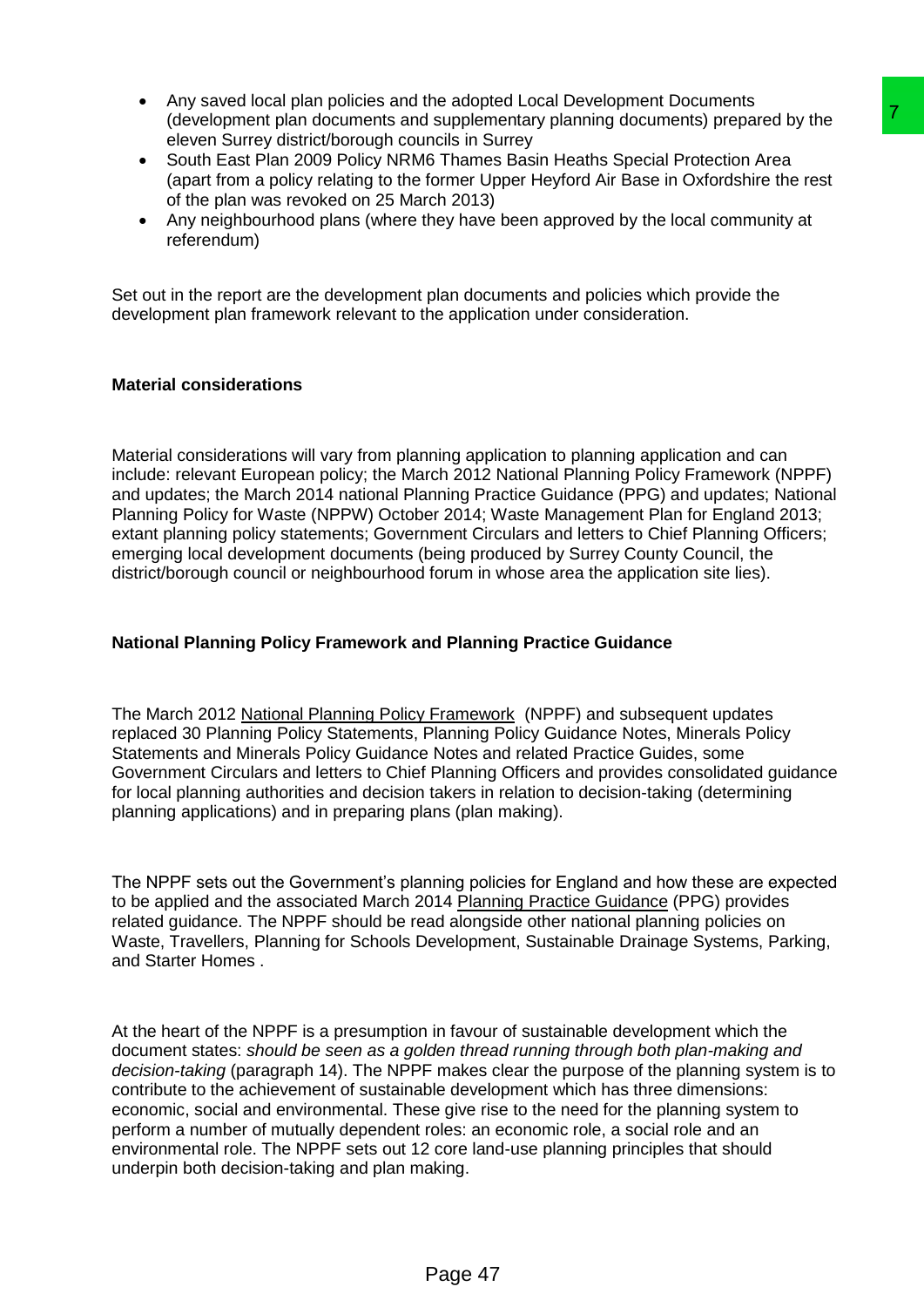The NPPF does not change the statutory principle that determination of planning applications must be made in accordance with the adopted development plan unless material considerations indicate otherwise. The NPPF is one of those material considerations. In determining planning applications the NPPF (paragraph 14) states that development proposals that accord with the development plan should be approved without delay; and where the development plan is absent, silent or relevant policies are out of date, permission should be granted unless any adverse impacts of doing so would significantly and demonstrably outweigh the benefits, when assessed against the policies in the NPPF as a whole; or specific policies in the NPPF indicate development should be restricted. The mast be made in accordance with the adopted dave the papel indicate otherwise. The NPPF is one of those mate applications the NPPF is one of those mate development plan should be approved without delal absolar, slient

The NPPF aims to strengthen local decision making and reinforce the importance of up to date plans. Annex 1 paragraph 215 states that in determining planning applications local planning authorities should give due weight to relevant policies in existing plans according to their degree of consistency with the NPPF (the closer the policies are to the policies in the Framework, the greater the weight they may be given). For emerging plans the NPPF (paragraph 216) states that, unless material considerations indicate otherwise, weight may also be given to relevant policies in emerging plans according to:

- *The stage of preparation of the emerging plan (the more advanced the preparation, the greater the weight that may be given);*
- *The extent to which there are unresolved objections to relevant policies (the less significant the unresolved objections, the greater the weight that may be given), and;*
- *The degree of consistency of the relevant policies in the emerging plan to the policies in this Framework (the closer the policies in the emerging plan to the policies in the Framework, the greater the weight that may be given).*

## HUMAN RIGHTS ACT 1998

## GUIDANCE FOR INTERPRETATION

The Human Rights Act 1998 does not incorporate the European Convention on Human Rights into English law. It does, however, impose an obligation on public authorities not to act incompatibly with those Convention rights specified in Schedule 1 of that Act. As such, those persons directly affected by the adverse effects of decisions of public authorities may be able to claim a breach of their human rights. Decision makers are required to weigh the adverse impact of the development against the benefits to the public at large.

The most commonly relied upon articles of the European Convention are Articles 6, 8 and Article 1 of Protocol 1. These are specified in Schedule 1 of the Act.

Article 6 provides the right to a fair and public hearing. Officers must be satisfied that the application has been subject to proper public consultation and that the public have had an opportunity to make representations in the normal way and that any representations received have been properly covered in the report.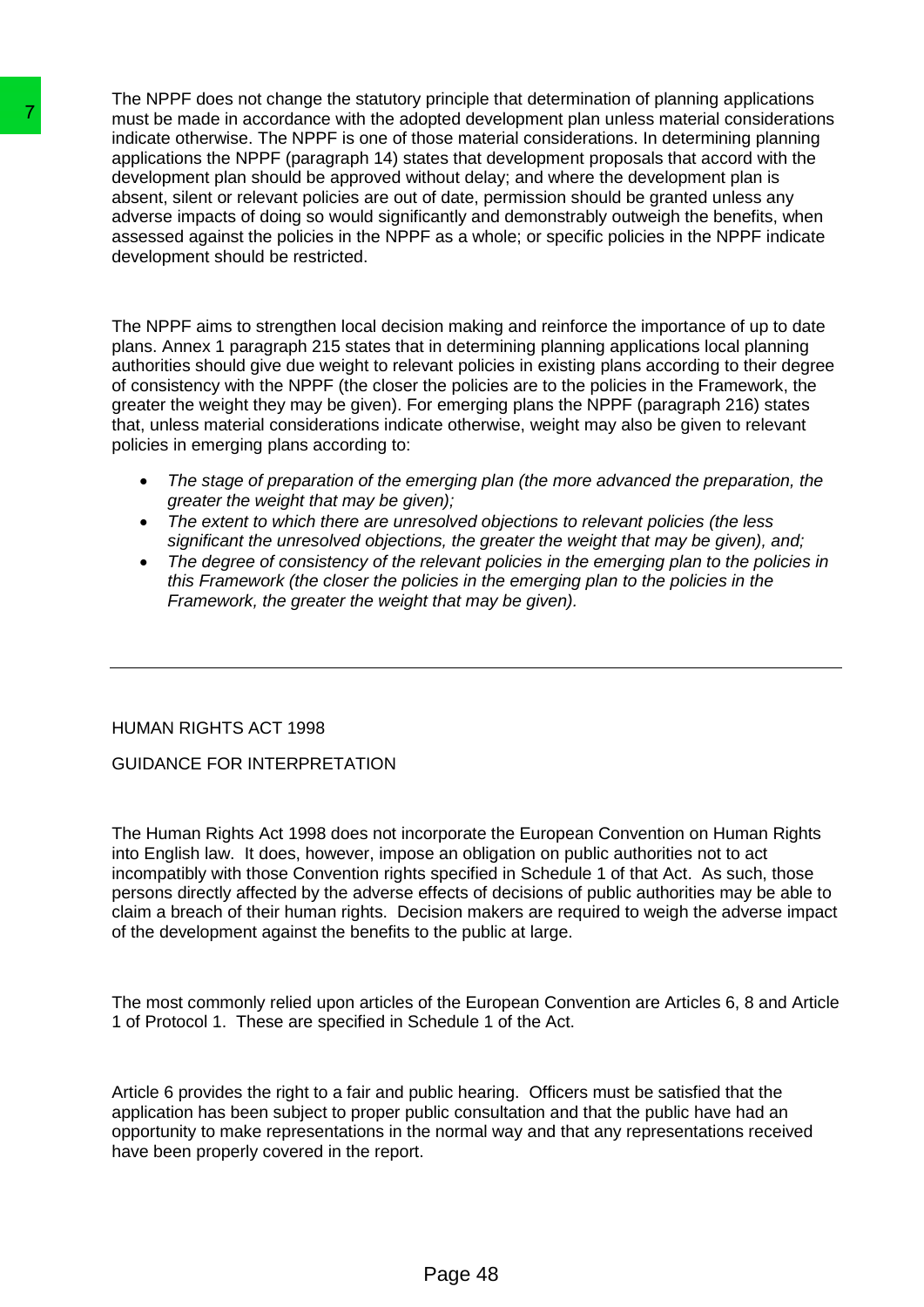Article 8 covers the right to respect for a private and family life. This has been interpreted as the right to live one's personal life without unjustified interference. Officers must judge whether the development proposed would constitute such an interference and thus engage Article 8.

Article 1 of Protocol 1 provides that a person is entitled to the peaceful enjoyment of his possessions and that no-one shall be deprived of his possessions except in the public interest. Possessions will include material possessions, such as property, and also planning permissions and possibly other rights. Officers will wish to consider whether the impact of the proposed development will affect the peaceful enjoyment of such possessions.

These are qualified rights, which means that interference with them may be justified if deemed necessary in the interests of national security, public safety or the economic well-being of the country, for the prevention of disorder or crime, for the protection of health or morals, or for the protection of the rights and freedoms of others.

Any interference with a Convention right must be proportionate to the intended objective. This means that such an interference should be carefully designed to meet the objective in question and not be arbitrary, unfair or overly severe.

European case law suggests that interference with the human rights described above will only be considered to engage those Articles and thereby cause a breach of human rights where that interference is significant. Officers will therefore consider the impacts of all applications for planning permission and will express a view as to whether an Article of the Convention may be engaged. ustified interference. Officers must judge whether the uch an interference and thus engage Article 8.<br>
Non is entitled to the peaceful enjoyment of his moss also has the property in the public interest.<br>
where the property

## **CONTACT**

Dawn Horton-Baker

**TEL. NO.**

020 8541 9435

## **BACKGROUND PAPERS**

The deposited application documents and plans, including those amending or clarifying the proposal, responses to consultations and representations received as referred to in the report and included in the application file and the following:

## **Government Guidance**

[National Planning Policy Framework 2012](http://planningguidance.communities.gov.uk/)